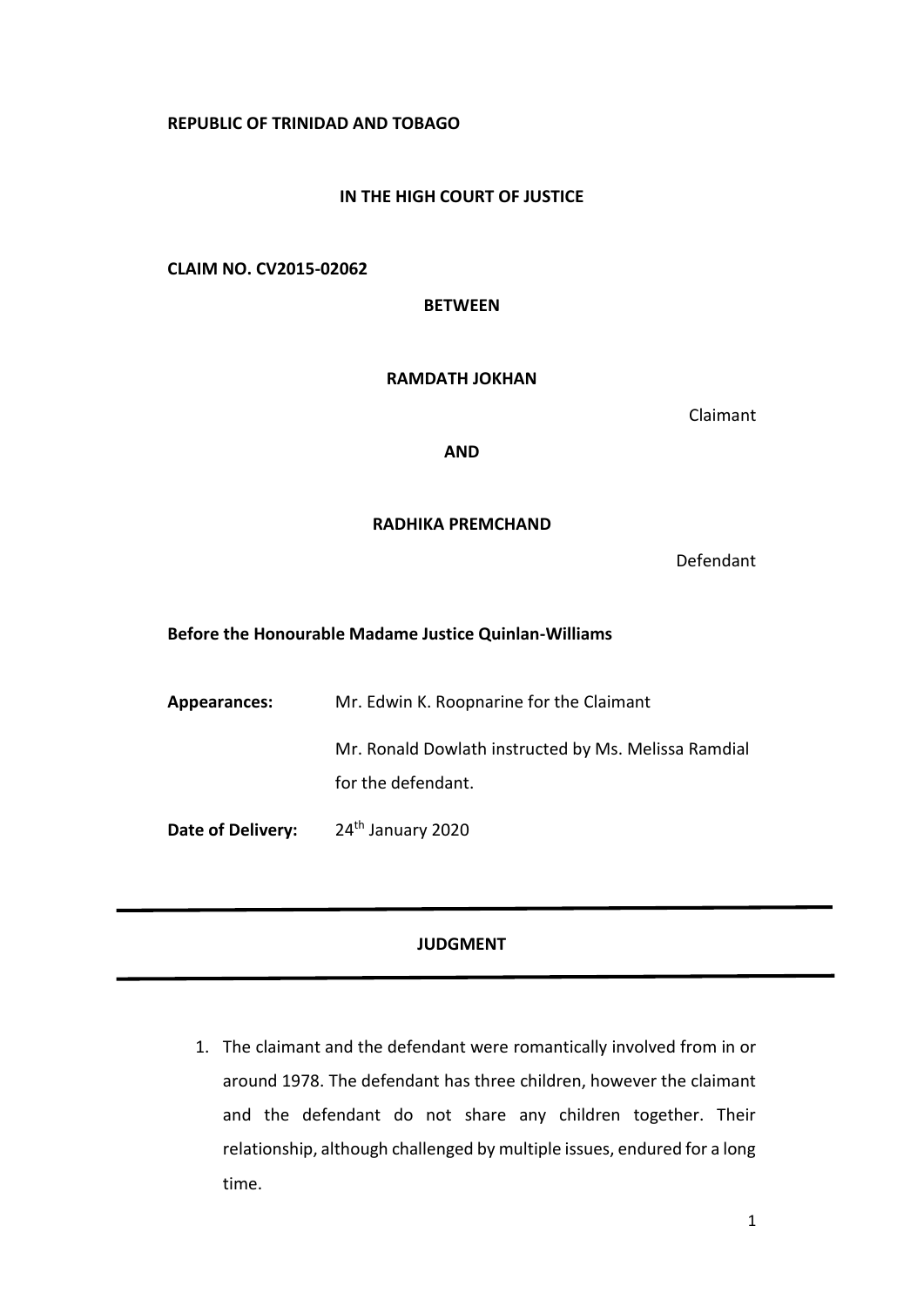- 2. During the year 1987 the parties acquired a property registered as DE198800230011. The property was registered in both their names. In 1999 the claimant was convicted and incarcerated for criminal offences. The relationship between the claimant and defendant came to an end sometime during the claimant's twelve years of incarceration. Eventually the defendant moved on with her life and the defendant was released from prison after serving his sentence for the criminal offences.
- 3. The court is called upon to resolve the ownership and other issues relating to that said property jointly owned by the claimant and defendant. In so doing the court has to determine the following issues:
	- A. Whether the claimant can be afforded protection under the doctrine of laches, the expiration of the limitation period and undue influence;
	- B. Whether the defendant's counterclaim ought to be struck out;
	- C. Whether it was the common intention of the claimant and the defendant that the property be shared equally between them;
	- D. If so, whether the claimant made a promise and/or representation to the defendant to gift his share in the property to a third party i.e. the defendant's son Rajesh and whether the defendant acted on this promise to her detriment; and
	- E. If not, alternatively whether the defendant expended a substantial sum in renovating the property and paying legal fees for the claimant during his incarceration and whether she is entitled to recover same.

#### **The Law and Analysis**

A. Whether the claimant can be afforded protection under the doctrine of laches, the expiration of the limitation period and undue influence.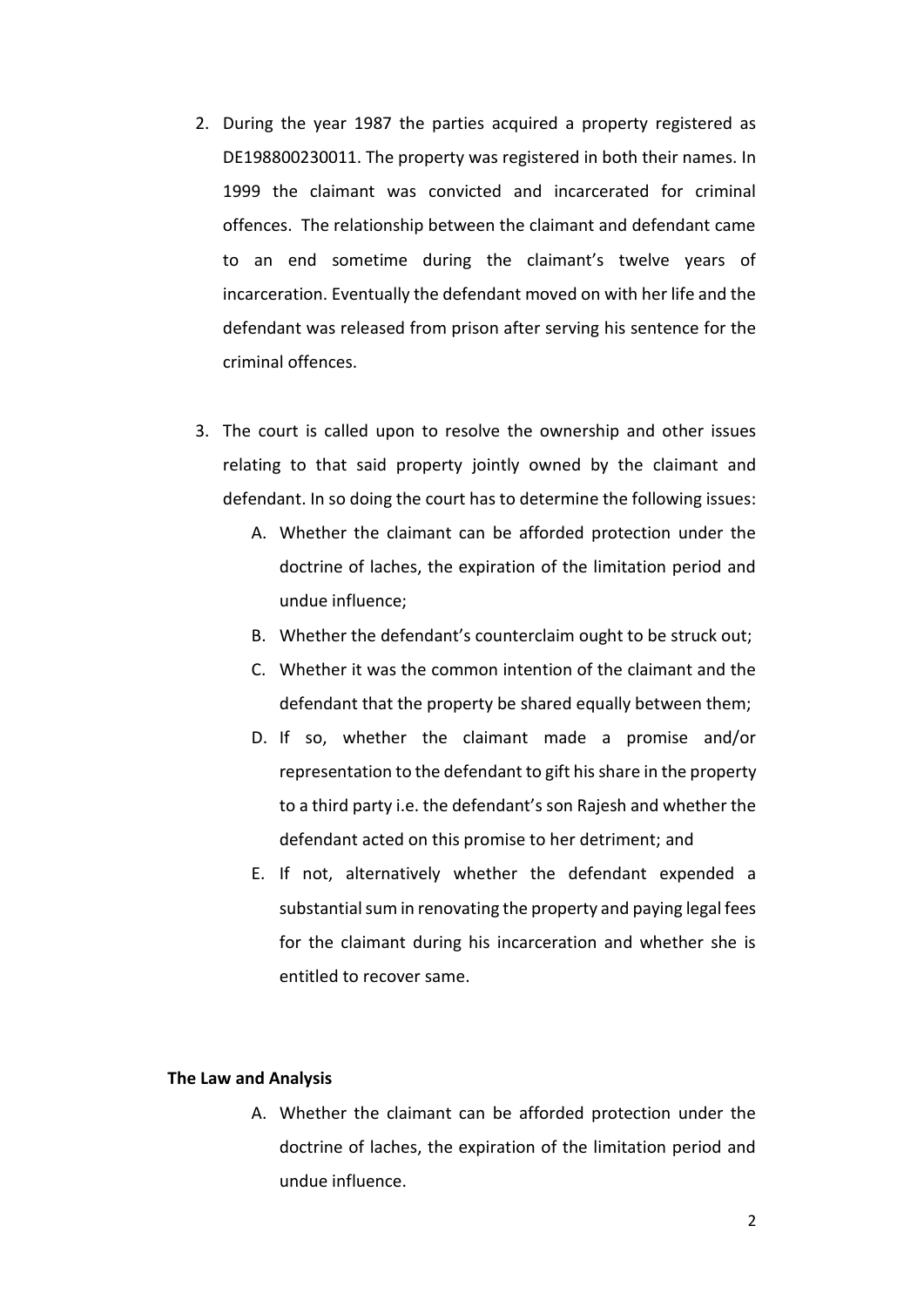- 4. The claimant in his closing submissions stated that the promise to give the property to the defendant's son, if made at all, is null and void as a result of presumed undue influence as it was made during the time he was incarcerated and before their relationship had ended. As a result of the relationship of trust and confidence it is evidence and there is presumed undue influence<sup>1</sup> with respect to the nature of the promise made by the claimant to the defendant.
- 5. The claimant in his said closing submissions also averred that the monies that the defendant allegedly expended in the sum of \$300,000.00 for legal fees is now 'out of time' in accordance with the doctrine of laches. The claimant highlighted that the defendant testified that monies were paid from the day the claimant was incarcerated in June 1999 and payments ceased in or around 2004/2005. As a result, since the four year period has elapsed pursuant to section 3 of the Limitation of Certain Actions Act Chapter 7:09, the claim is statute barred and the equitable doctrine of laches ought to be applied as the defendant has slumbered on her rights<sup>2</sup>.
- 6. However, these principles of law were never pleaded by the claimant but were raised after the evidence in his closing submissions. In general, a Claimant has a duty to set out his case. This includes a short statement of all the facts on which he relies as well as any document which the claimant considers necessary to his case – Rule 8.6 Consolidated Civil Proceedings Rules 2016 ("CPR").
- 7. Further, the Court of Appeal decision of *Charmaine Bernard (Legal Representative of the Estate of Reagan Nicky Bernard) -v- Ramesh Seebalack* (2010) UKPC 15 and quoting the dicta of Lord Woolf in *McPhilemy -v- Times Newspapers Ltd* [1999] 3 All ER 775 states:

1

<sup>1</sup> Halsbury's Laws of England Fifth Edition Volume 22 paragraph 296

<sup>2</sup> Halsbury's Laws of England Fifth Edition Volume 47 paragraphs 253-255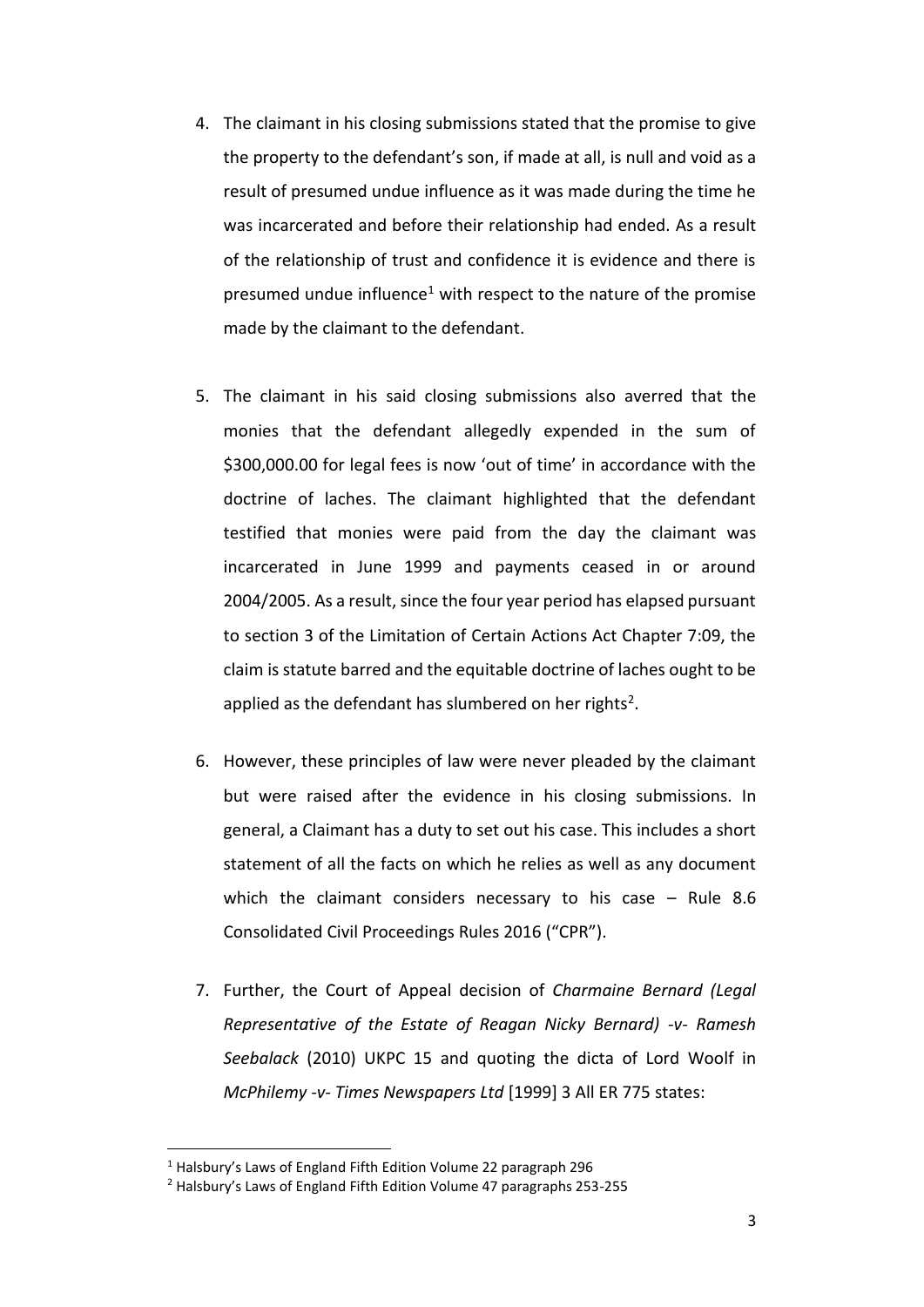"The need for extensive pleadings including particulars should be reduced by the requirement that witness statements are now exchanged. In the majority of proceedings identification of the documents upon which a party relies, together with copies of that party's witness statements, will make the detail of the nature of the case the other side has to meet obvious. This reduces the need for particulars in order to avoid being taken by surprise. This does not mean that pleadings are now superfluous. Pleadings are still required to mark out the parameters of the case that is being advanced by each party. In particular they are still critical to identify the issues and the extent of the dispute between the parties. What is important is that the pleadings should make clear the general nature of the case of the pleader. This is true both under the old rules and the new rules."

- 8. Based on the authorities, the parties are required to mark out the parameters of the case that is being advanced, so that the extent of the dispute can be identified. The importance of pleadings is to inform the other side about the case it has to meet to avoid being taken by surprise. In this case, the claimant has failed to identify the extent of its dispute and has belatedly in his closing submissions raised the issues of undue influence, laches and limitation. Therefore, the defendant was taken by surprise and deprived of the opportunity to advance its defence to the claimant's allegations.
- 9. In the case of CV2016-02192 *Gwendolyn Brown -v- Enid Cielto-Collins*  where the matter of undue influence was not pleaded by either the claimant or the defendant in that case, the Honourable Justice Rahim held that the issue did not arise for the court's consideration.
- 10. A party who wishes to benefit from a limitation defence must plead the defence and apply for the claim to be struck out<sup>3</sup>. Additionally, Part 10.6 of the CPR prescribes the consequences not setting out the defence:

1

<sup>3</sup> Zuckerman on Civil Procedure 3rd Edition at 25.4; *Ketteman -v- Hansel Properties* [1987] AC 189, 219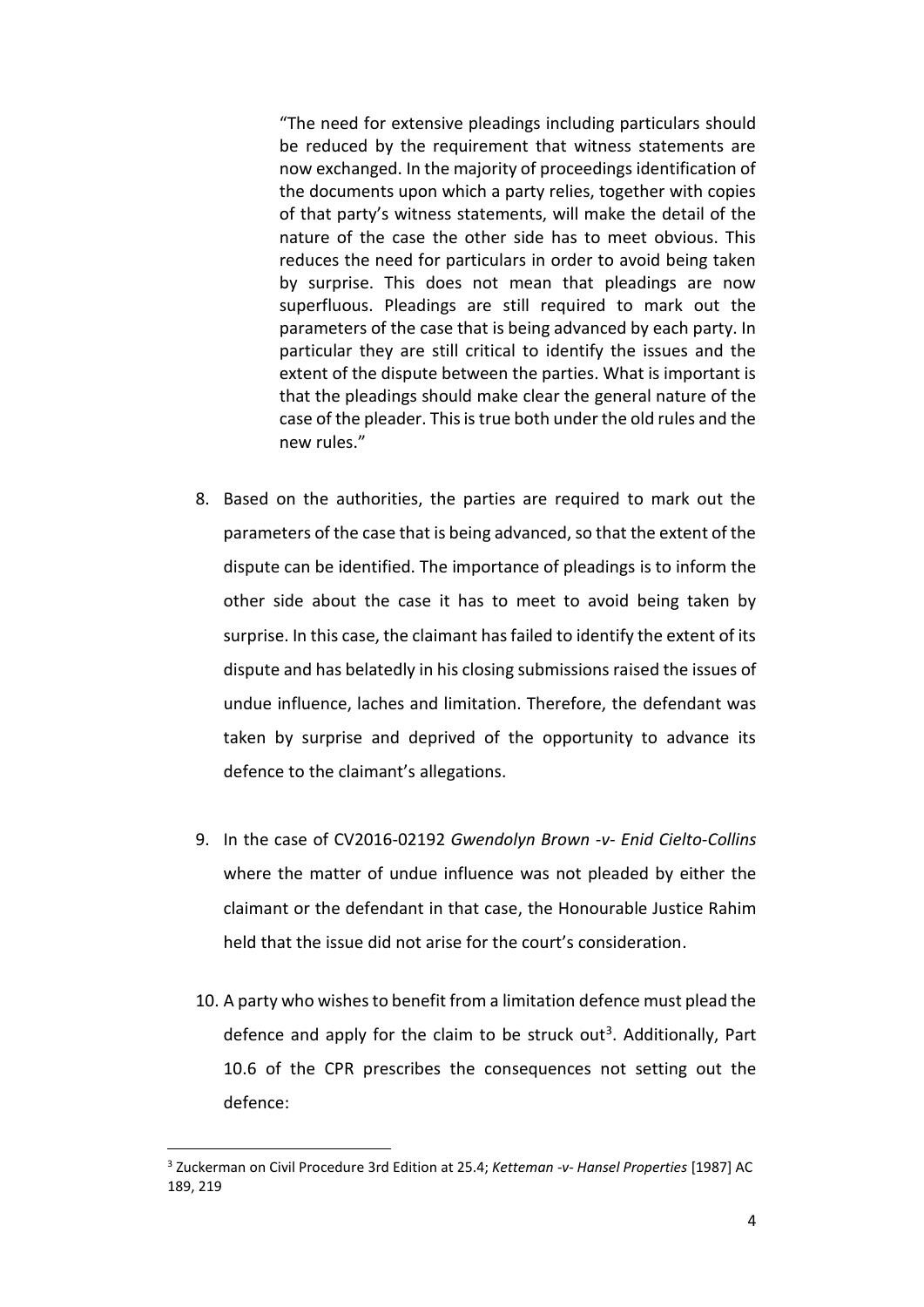"(1) The defendant may not rely on any allegation which he did not mention in his defence, but which he should have mentioned there, unless the court gives him permission to do so.

(2) The court may give the defendant such permission at a case management conference.

(3) The court may not give the defendant such permission after a case management conference unless the defendant can satisfy the court that there has been a significant change in circumstances which became known after the date of the case management conference."

- 11. Accordingly, the claimant has not put forward any details to suggest that there has been a significant change in circumstances and as such the claimant cannot rely on the allegations. For these reasons, undue influence, laches and limitation do not arise for the court's consideration.
	- B. Whether the defendant's counterclaim ought to be struck out
- 12. The defendant submitted in her supplemental submissions filed on the 8<sup>th</sup> January 2020 that the claimant's defence to the counterclaim is a bare denial of the facts, does not disclose a defence to the counterclaim and ought to be struck out. The basis of the submission was that the claimant's defence to the counterclaim does not comply with Part 10.5 of the CPR which states:

"(1) The defendant must include in his defence a statement of all the facts on which he relies to dispute the claim against him. (2) Such statement must be as short as practicable.

(3) In his defence the defendant must say—

(a) which (if any) allegations in the claim form or statement of case he admits;

(b) which (if any) he denies; and

(c) which (if any) he neither admits nor denies, because he does not know whether they are true, but which he wishes the claimant to prove.

(4) Where the defendant denies any of the allegations in the claim form or statement of case—

(a) he must state his reasons for doing so; and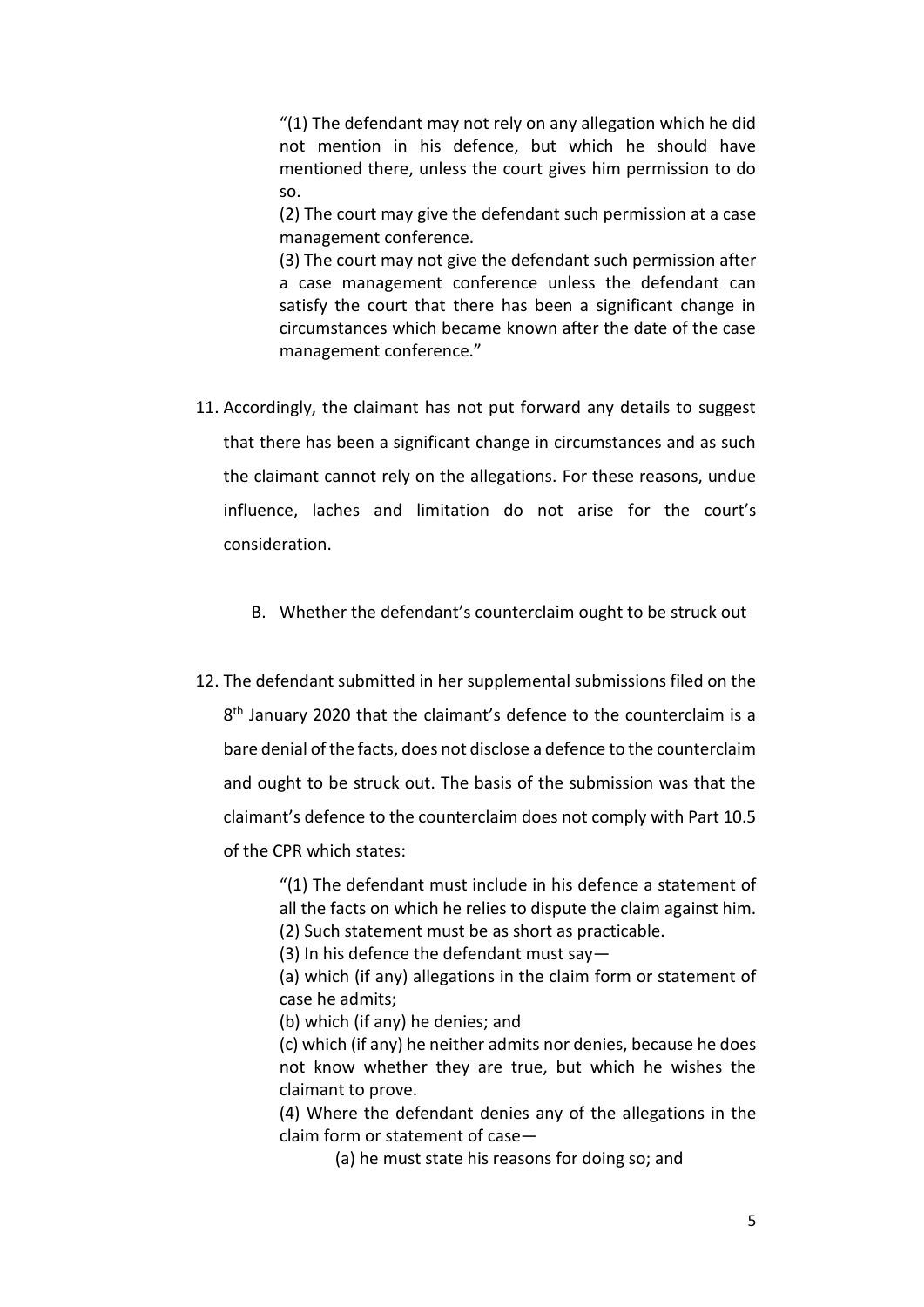(b) if he intends to prove a different version of events from that given by the claimant, he must state his own version.

(5) If, in relation to any allegation in the claim form or statement of case the defendant does not—

(a) admit or deny it; or

(b) put forward a different version of events, he must state each of his reasons for resisting the allegation.

(6) The defendant must identify in or annex to the defence any document which he considers to be necessary to his defence."

13. Furthermore, the defendant relied on the case of Civil Appeal No. 244 of 2008 *M.I.5 Investigations Limited -v- Centurion Protective Agency Limited* where Mendonca JA held that the days where a bare denial was allowed are over as it must be accompanied by the defendant's reasons for the denial in line with the provisions of Part 10.5 of the CPR. At paragraph 10 of the judgment he stated:

> "Where a defence does not comply with Rule 10.5(4) and set out the reasons for denying the allegation or a different version of events from which the reasons for denying the allegation will be evident, the Court is entitled to treat the allegation in the claim form or statement of case as undisputed or the defence as containing no reasonable defence to the allegation."

- 14. In line with the learnings, the court finds that the claimant failed to comply with Part 10.5 of the CPR in relation to the defence to the counterclaim as he did not set out the reasons for denying the defendant's counterclaim or set out a different version of events. This is especially so as the claimant attempted to rely on undue influence, laches and limitation as discussed above which ought to at least have been pleaded therein. As a result, in line with *M.I.5 Investigations*  [supra] the defendant's counterclaim stands undisputed as there was no reasonable defence to the allegations.
	- C. Was it the common intention of the claimant and the defendant that the property be shared equally between them;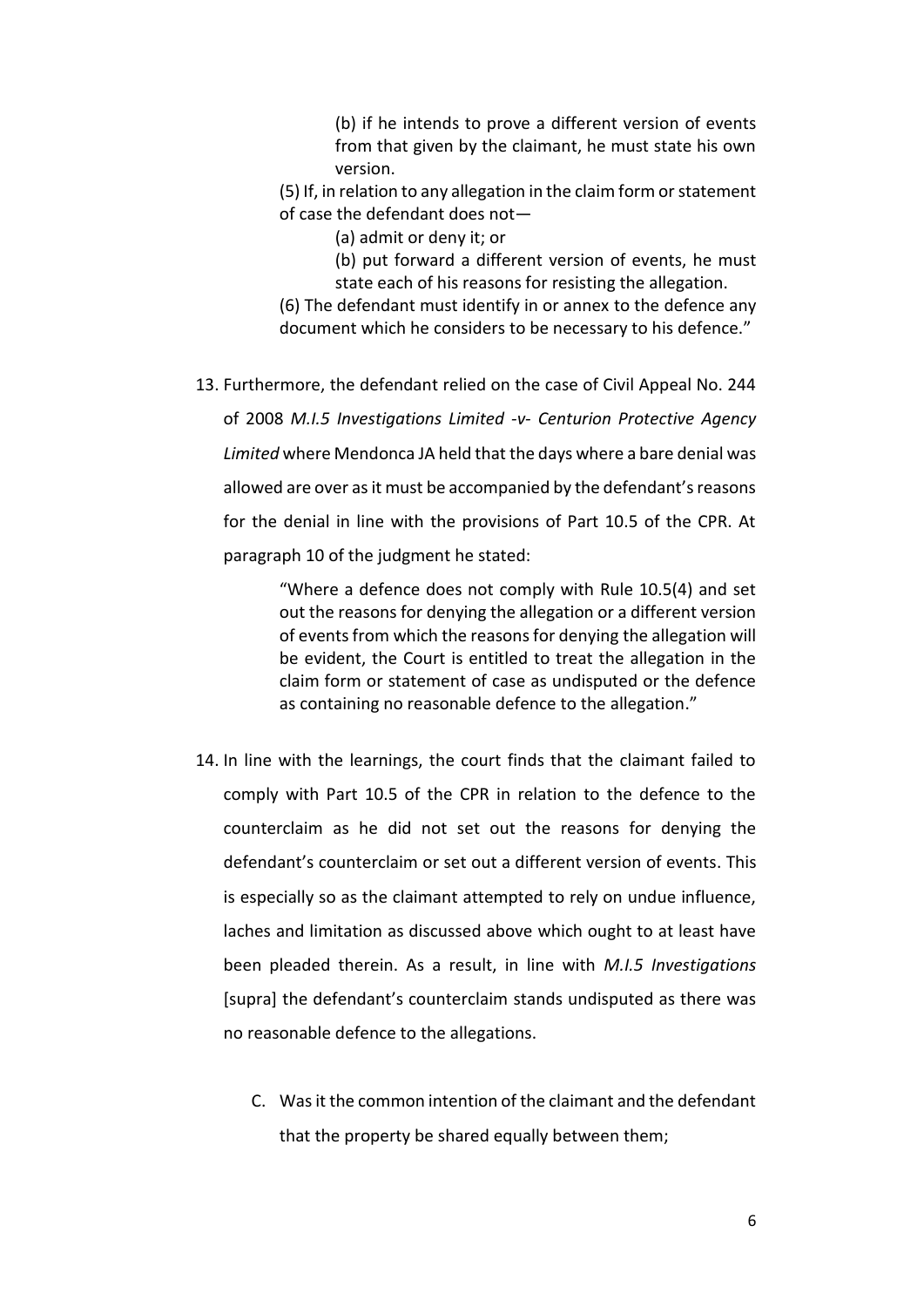- 15. The claimant submitted the House of Lords decision of *Stack -v-Dowden* [2007] 2 All ER 929<sup>4</sup> wherein Baroness Hale distinguished that in the domestic context, a conveyance into joint names assumes that all parties derive legal and beneficial joint tenancy, unless and until the contrary is proved. In proving the contrary, it is necessary to ascertain the parties' shared intentions (actual, inferred or imputed) with respect to the property, in light of their whole course of conduct in relation to it. In such cases, it is necessary to ascertain "did the parties intend their beneficial interests to be different from their legal interests?" and "if they did, in what way and to what extent?".
- 16. The burden rests with the person seeking to show that the parties did intend their beneficial interests to be different from their legal interests and in what way, although in joint name cases, it is unlikely to lead to a different result unless the facts are very unusual. Also, joint name cases are not vulnerable to challenge in the courts simply because the owners contributed unequally to their purchase. At paragraph 69 Baroness Hale commented:

"In law, 'context is everything' and the domestic context is very different from the commercial world. Each case will turn on its own facts. Many more factors than financial contributions may be relevant to divining the parties' true intentions. These include: any advice or discussions at the time of the transfer which cast light upon their intentions then; the reasons why the home was acquired in their joint names; the reasons why (if it be the case) the survivor was authorised to give a receipt for the capital moneys; the purpose for which the home was acquired; the nature of the parties' relationship; whether they had children for whom they both had responsibility to provide a home; how the purchase was financed, both initially and subsequently; how the parties arranged their finances, whether separately or together or a bit of both; how they discharged the outgoings on the property and their other household expenses. When a couple are joint owners of the home and jointly liable for the mortgage, the inferences to be drawn from who pays for what may be very different from the inferences to be drawn

<sup>4</sup> At paragraphs 56 to 69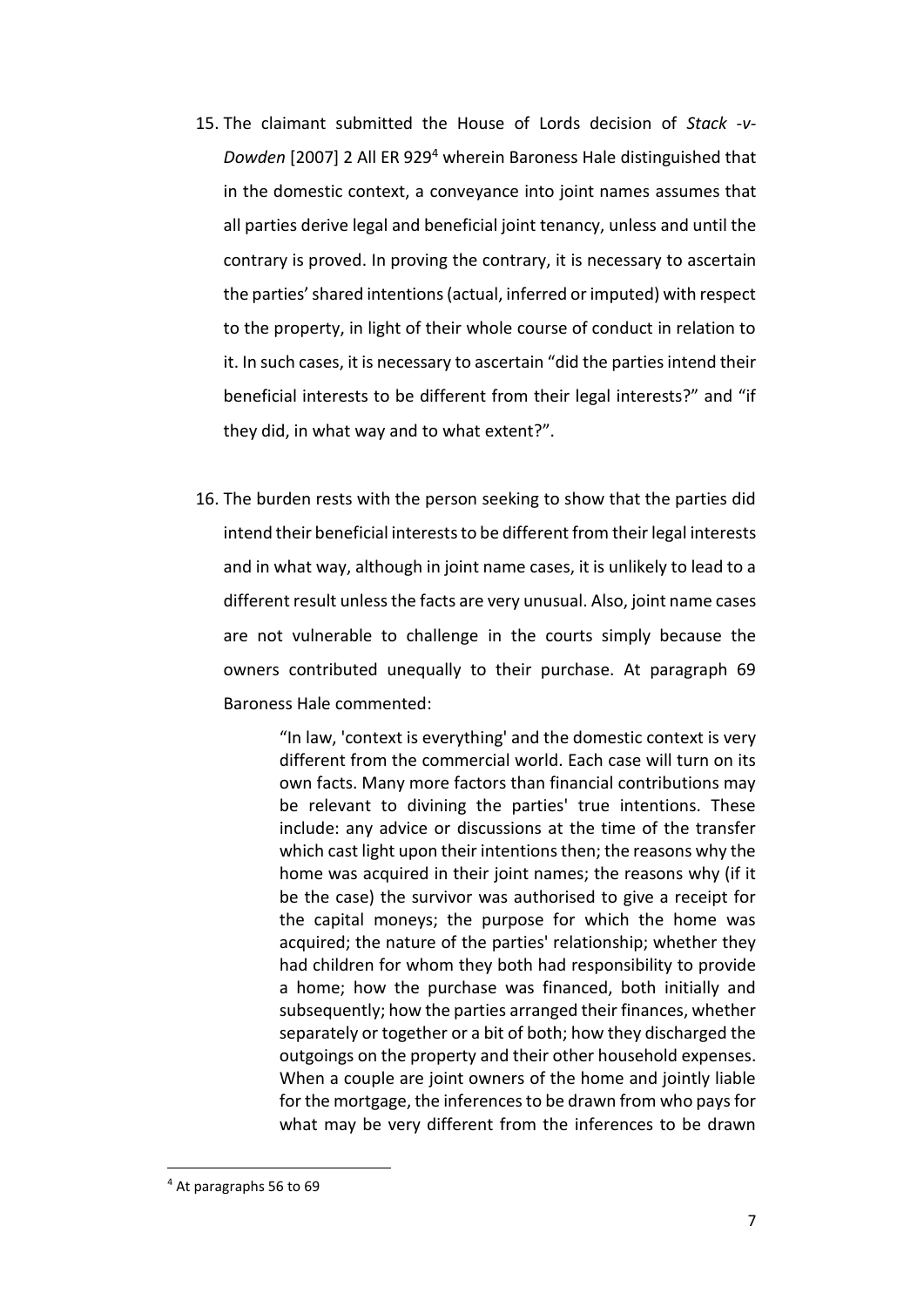when only one is owner of the home. The arithmetical calculation of how much was paid by each is also likely to be less important. It will be easier to draw the inference that they intended that each should contribute as much to the household as they reasonably could and that they would share the eventual benefit or burden equally. The parties' individual characters and personalities may also be a factor in deciding where their true intentions lay. In the cohabitation context, mercenary considerations may be more to the fore than they would be in marriage, but it should not be assumed that they always take pride of place over natural love and affection. At the end of the day, having taken all this into account, cases in which the joint legal owners are to be taken to have intended that their beneficial interests should be different from their legal interests will be very unusual."

- 17. The claimant submitted that the defendant did not satisfy the burden of showing that the beneficial interest is to be different from the legal interest of the parties. Therefore, the conclusion that has to be drawn from the facts and the defendant's conduct is that, from the inception she knew and accepted that the property was to be the home of the claimant and herself and any monies spent thereafter would have been for the benefit of both parties in order to preserve and secure the property as they were joint owners.
- 18. The court notes that the defendant at no time ever contended or pleaded that the beneficial interest of the partiesis to be different from the legal interest. In this regard the claimant's submissions is misconstrued. The defendant's case is and has always been that both parties jointly held the beneficial and legal interests in the property despite whatever contributions were made by each party. The defendant's evidence is that both parties started cohabitating as a family with her children in an apartment next door to the property. They then took a joint loan from Republic Bank to acquire the property, they both repaid the loan and later jointly refinanced another loan with Scotiabank. Up until 1999 when the claimant was incarcerated the parties lived together as husband and wife together in the said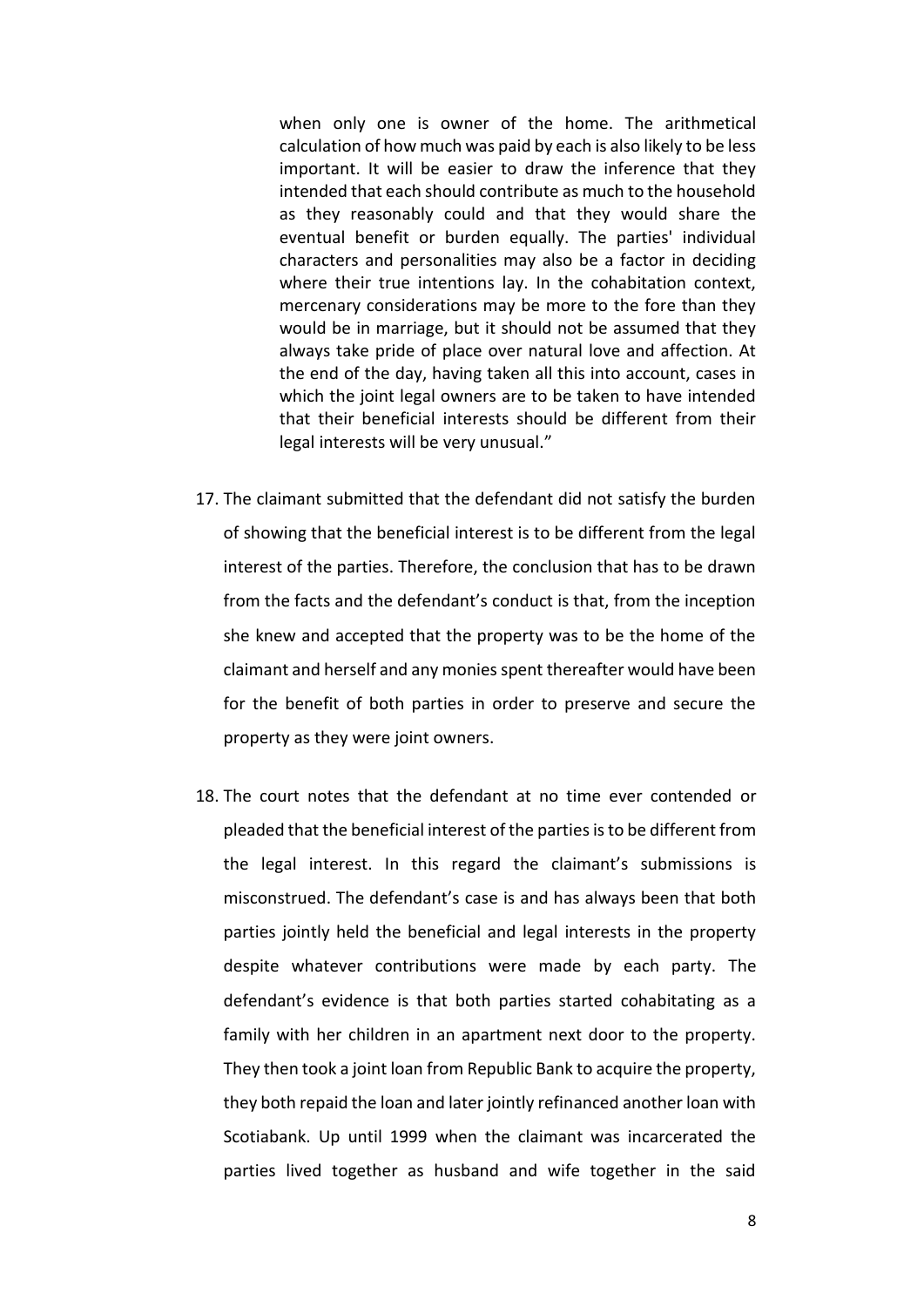property. Even after the claimant was incarcerated the nature of the parties' relationship is still illustrative of love as the defendant testified about getting up early in the morning to visit the claimant and she even participated in illegal activities to ensure that the claimant was comfortable in prison. Up to this point the intention of the parties as it related to the legal and beneficial interest of the property jointly owned by them, was as normally expected.

- 19. While prima facie the defendant's evidence is suggestive that most of the contributions towards the household and the eventual repayment of the loan was borne by her and her sons, it was never her case that she held a greater title in the property than the claimant or that the beneficial interests ought to be treated different from the legal interests of the parties.
- 20. What the defendant is alleging is that there came a time when the claimant promised that he would pass his interest in the property to the defendant's son Rajesh, if the defendant would do the same. Therefore, the issue of joint ownership was never in contention by the defendant and the common intention of the parties before the promise was made was that the property was to be shared equally between them. As such she has no burden to discharge to show that the beneficial interest was to be different from the legal interest of the parties and the authority of *Stack -v- Dowden* is irrelevant to the subject matter before the court.
	- D. Did the claimant make a promise and/or representation to the defendant to gift his share in the property to a third party i.e. the defendant's son Rajesh and whether the defendant acted on this promise to her detriment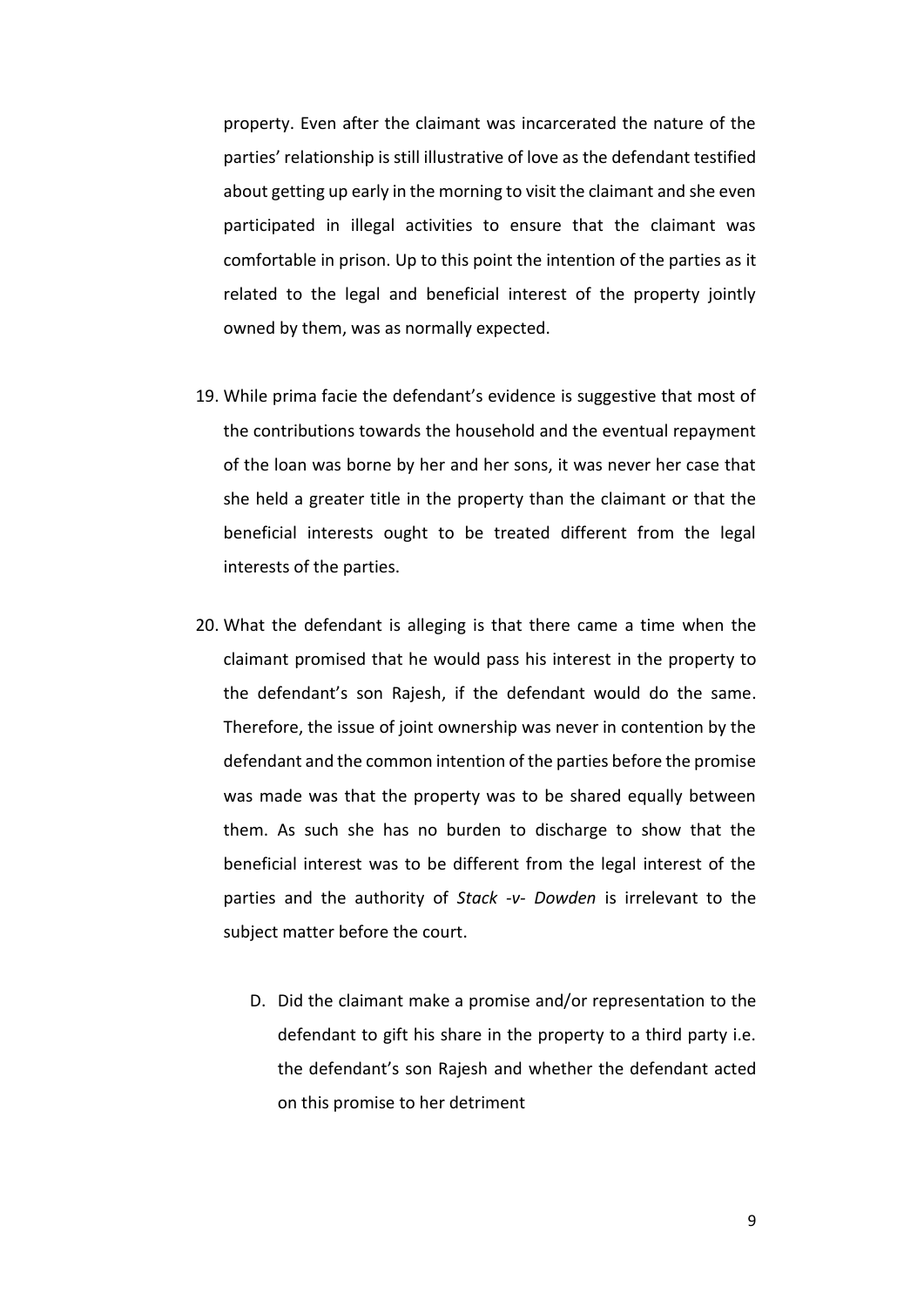- 21. The defendant asserts that during the term of the claimant's incarceration the claimant made a promise to her, in the presence of her son Rueben Kanhai, that he would transfer his share in the property to the defendant's other son Rajesh Kanhai if she also agreed to transfer her share in the property to Rajesh. The defendant's evidence is that she agreed to the proposition. In agreement and reliance on the claimant's promise it is the defendant's case that she expended large sums of money on the improvement and renovation of the property. In the circumstances, the defendant relies on the law of promissory and proprietary estoppel and as a result it would now be unjust for the claimant to rescind the promise he made to her.
- 22. According to the Halsbury's Law of England<sup>5</sup> an estoppel may arise where a property owner makes a representation to another party, usually relating to the current or future ownership or interest in land, and in reliance the other party acts to their detriment. If the party to whom the representation has been made acts to their detriment in reliance on that representation, the representation cannot be revoked and the courts will enforce it despite the lack of a written agreement.
- 23. In the case of CV2014-01253 *Hemchand Surrattan and Yvonne Surrattan -v- Joyce Persad* the Honourable Madame Justice Wilson set out the law of promissory and proprietary estoppel as follows:

"51. More recently, in *Kurt Farfan and Ors v Anthony White* CV2016-03644 Kokaram J discussed the application of the doctrines of proprietary and promissory estoppel as follows:

> 1) For a promissory estoppel to arise there must be a clear and unambiguous promise intended to affect the legal relations between the parties and which is reasonably expected to be relied on by the person to whom it is made. In Snells Equity 31st Edition 2005, the learned author states at paragraph 10-08:

 $5$  Volume 23 (2013 paragraph 153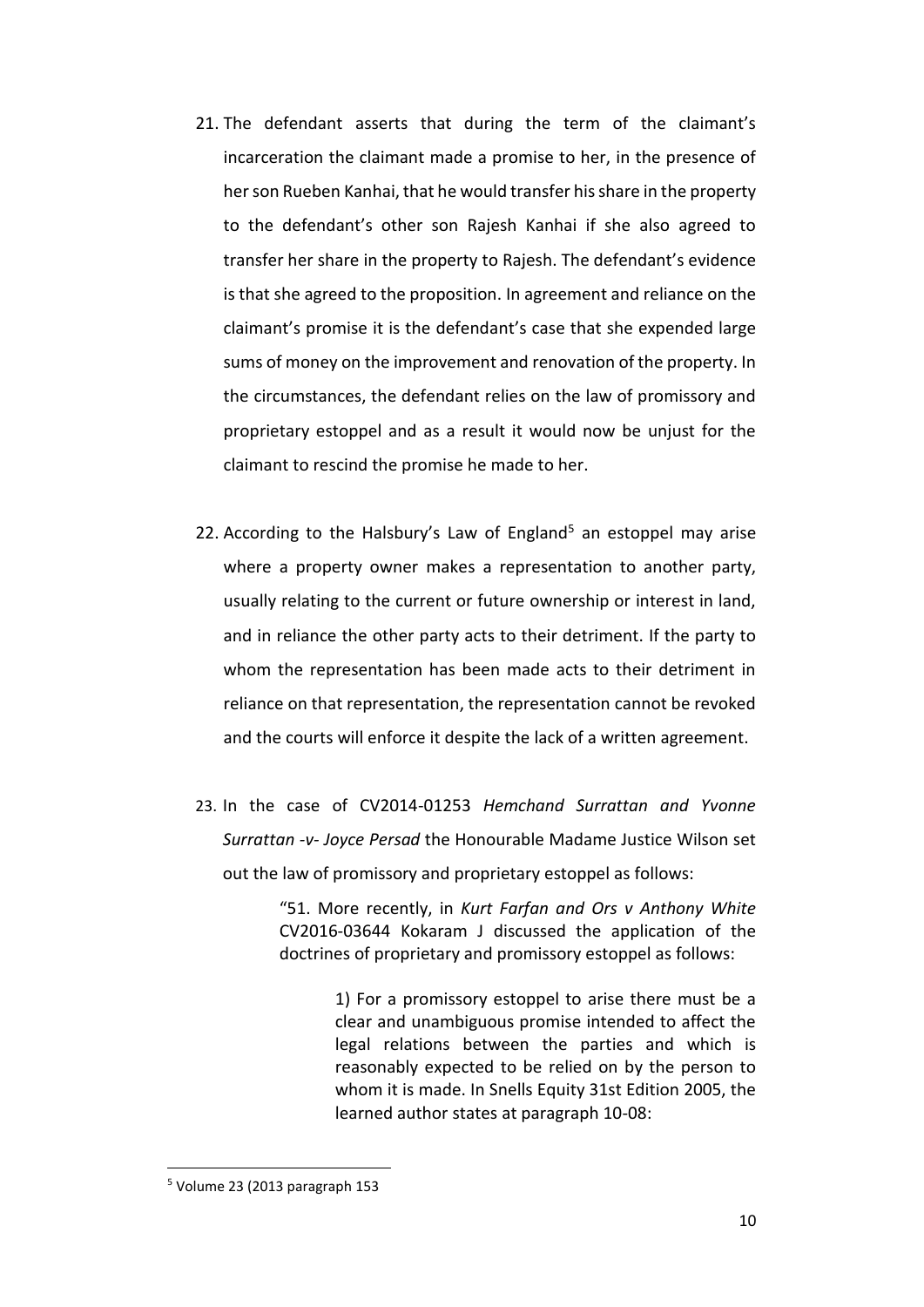"Where by his words or conduct one party to a transaction freely makes to the other a clear and unequivocal promise or assurance which is intended to affect legal relations between them (whether contractual or otherwise) or was reasonably understood by the other party to have that effect, and, before it is withdrawn, the other party acts upon it, altering his or her position so that it would be inequitable to permit the first party to withdraw the promise, the party making the promise or assurance will not be permitted to act inconsistently with it."

2) The principles of proprietary estoppel are neatly summarised in the recent Privy Council decision of *Henry v Henry* [2010] 75 WIR. There must be representation, reliance and detriment. The element of each will vary with the circumstances of the case and the Court must take into account all of the circumstances and adopt a broad approach to these questions with the overriding test of unconscionability of conduct. Reliance and detriment are often intertwined. In *Henry v Henry*, Sir Jonathan Parker noted at paragraph 55:

> '[55] As to the relationship between reliance and detriment in the context of the doctrine of proprietary estoppel, just as the inquiry as to reliance falls to be made in the context of the nature and quality of the particular assurances which are said to form the basis of the estoppel, so the inquiry as to detriment falls to be made in the context of the nature and quality of the particular conduct or course of conduct adopted by the claimant in reliance on those assurances. Thus, notwithstanding that reliance and detriment may, in the abstract, be regarded as different concepts, in applying the principles of proprietary estoppel they are often intertwined…..In the instant case, that is certainly so."

24. In the Court of Appeal decision of Civil Appeal No. T 243 of 2012 *Ester Mills -v- Lloyd Roberts* a distinction in the nature of the promise between the law of promissory estoppel and proprietary estoppel was considered: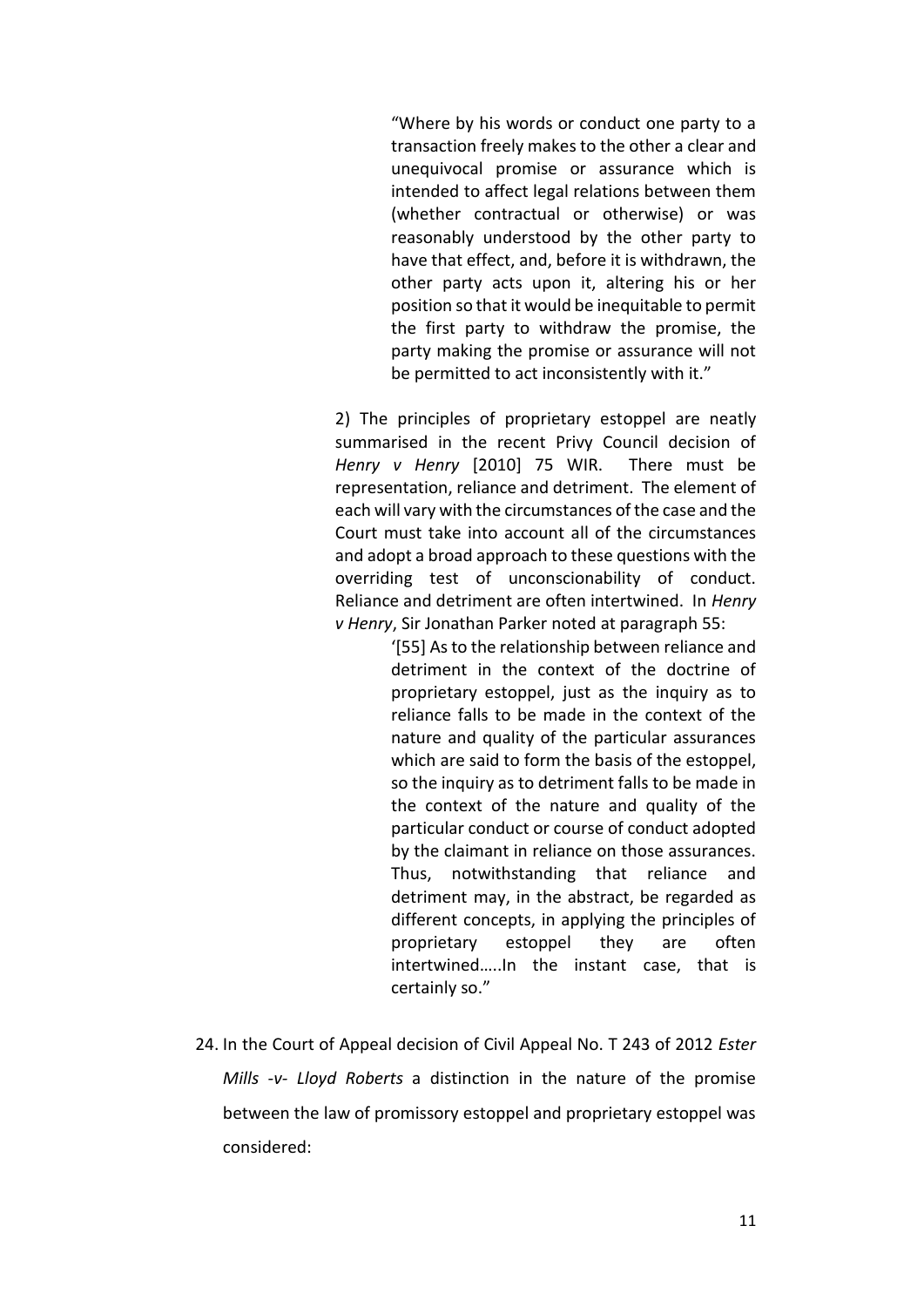"19. Whereas in promissory estoppel there must be a clear and unequivocal promise or assurance intended to effect legal relations or reasonably capable of being understood to have that effect, in the law of proprietary estoppel there is no absolute requirement for any findings of a promise or of any intentionality.

20. The seventh edition (2008) of The Law of Real Property adequately summarises "the essential elements of proprietary estoppel", as follows:

(i) An equity arises where:

(a) the owner of land (O) induces, encourages or allows the claimant (C) to believe that he has or will enjoy some right or benefit over O's property;

(b) in reliance upon this belief, C acts to his detriment to the knowledge of O; and

(c) O then seeks to take unconscionable advantage of C by denying him the right or benefit which he expected to receive.

(ii) This equity gives C the right to go to court to seek relief, C's claim is an equitable one and subject to the normal principles governing equitable remedies.

(iii) The court has a wide discretion to the manner in which it will satisfy the equity in order to avoid an unconscionable result, having regard to all the circumstances of the case and in particular to both the expectations and conduct of the parties.

21. The eighth edition of A Manual of The Law of Real Property explains the 'modern approach' as follows: "Since 1976, the majority of the judges have rejected the traditional approach and have regarded these three situations as being governed by a single principle. They have adopted a very much broader approach which is directed rather at ascertaining whether, in particular individual circumstances, it would be unconscionable for a party to be permitted to deny that which, knowingly or unknowingly, he has allowed or encouraged another to assume to his detriment than to inquiring whether the circumstances can be fitted within the confines of some preconceived formula serving as a universal yardstick for every form of unconscionable behaviour. This broader approach has been developed into the principle that a proprietary estoppel requires:

(i) an assurance or representation by O;

(ii) reliance on that assurance or representation by C; and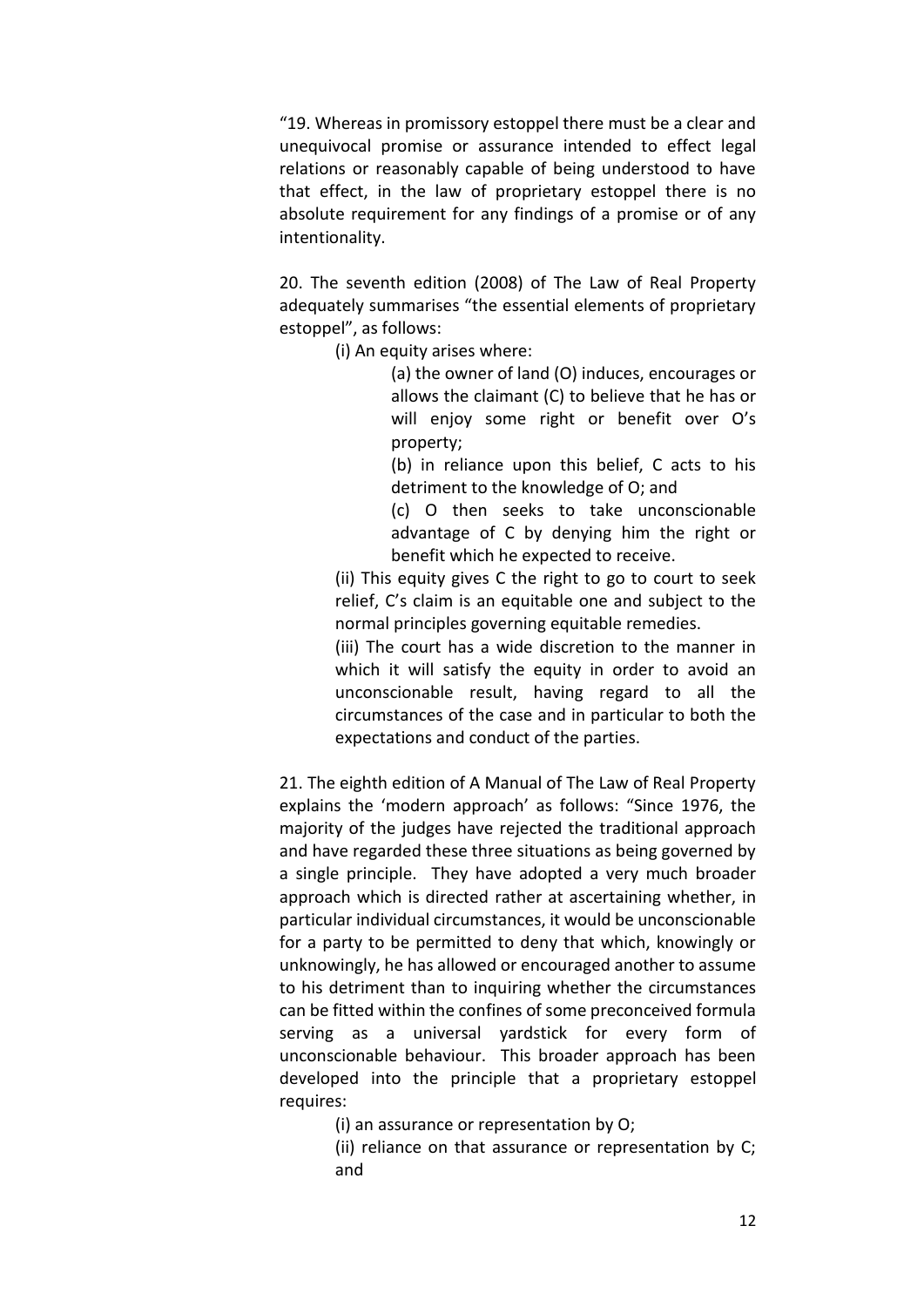(iii) some unconscionable disadvantage or detriment suffered by C."

22. In proprietary estoppel therefore, the focus shifts somewhat from the search for a clear and unequivocal promise and for intentionality, to whether the party claiming the benefit of the estoppel had a reasonable expectation induced, created or encouraged by another, and in those circumstances acted detrimentally to the knowledge of the other. For proprietary estoppel to operate the inducement, encouragement and detriment must be both real and substantial and ultimately the court must act to avoid objectively unconscionable outcomes."

- 25. Before the court analyses the evidence as it relates to estoppel, the defendant in its closing submissions highlighted the fact that the claimant failed to deny or join issue to the new matter raised in its defence relating to the promise made by the claimant to leave his share in the property to Rajesh. As a result, the defendant submitted that the court ought to disregard the claimant's evidence in chief and evidence elicited by way of cross examination on this issue of whether a promise was made as the pleadings were closed and as such the issue is no long before the court to make a determination on.
- 26. In response, the claimant highlighted that it did indeed join issue with the new matter raised. By virtue of paragraph 1 of its Reply to the Defence filed by the claimant on the  $11<sup>th</sup>$  January 2016 the claimant stated that, "The Claimant joins issue with the Defendant on the Defence save in so far as the same consists of admissions."
- 27. Furthermore, the claimant relied on Blackstone's Civil Practice 2005 at paragraph 27 which states:

"Although a claimant may file a reply to a defence, he does not have to do so, and failure to file a reply must not be taken as an admission of any of the matters raised in the defence. If a reply is filed, but fails to deal with a matter raised in the defence, the claimant shall nevertheless be taken to require that matter to be proved. Thus, strictly speaking, it is unnecessary for the reply to commence with a statement joining issue with the defendant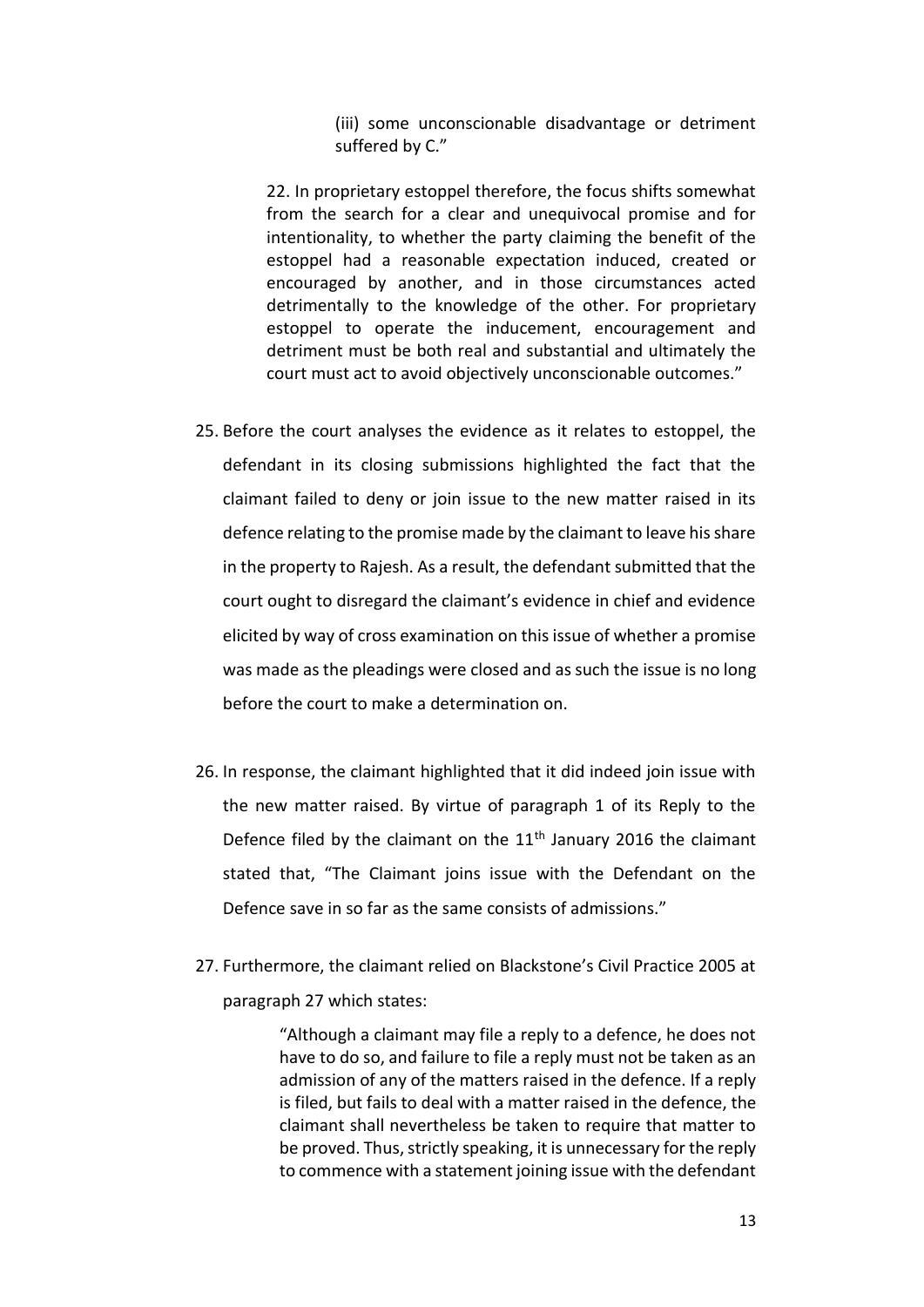upon all matters not specifically admitted in the defence (the old 'general traverse'), as there is an implied joiner of issue. Where, however, the defence includes a counterclaim to which it is intended to file a defence, it is suggested that a formal reply should also be filed in the conventional manner, joining issue with the Defendant on his defence and counterclaim, although the rules do not specifically provide for, of require this to be done."

- 28. The court is in disagreement with the submissions of the defendant. The defendant is obliged to prove the allegation made that there was a promise in the terms claimed by her. According to the learnings in Blackstone there is in implied joinder of issue on all matters that were not specifically admitted in the defence. In any event, paragraph 1 of the defendant's reply joined issue with the matters not admitted. In this regard, since the promise was not specifically admitted as highlighted by the defendant, by virtue of paragraph 1 of the claimant's Reply, the claimant automatically joined issue with the details raised in the defence relative to the promise.
- 29. As it relates to the defendant's assertions in estoppel, the court must first determine whether there was a promise or a representation made by the claimant to the defendant as it relates to property in question. The defendant's evidence is that on several occasions in or about the year 2005 during private visits at the prison, the claimant would tell her in Rueben's presence that he had agreed to leave his share of the property to Rajesh, if the defendant also agreed to leave her share to Rajesh. The defendant agreed to this and when asked if she could rely on this promise the claimant informed her that upon his release from prison, he expected to be entitled to claim several years' salary from the State and that he would go to live in Penal where he had some land next to his sister's house. He also promised to repay all the legal fees paid on his behalf.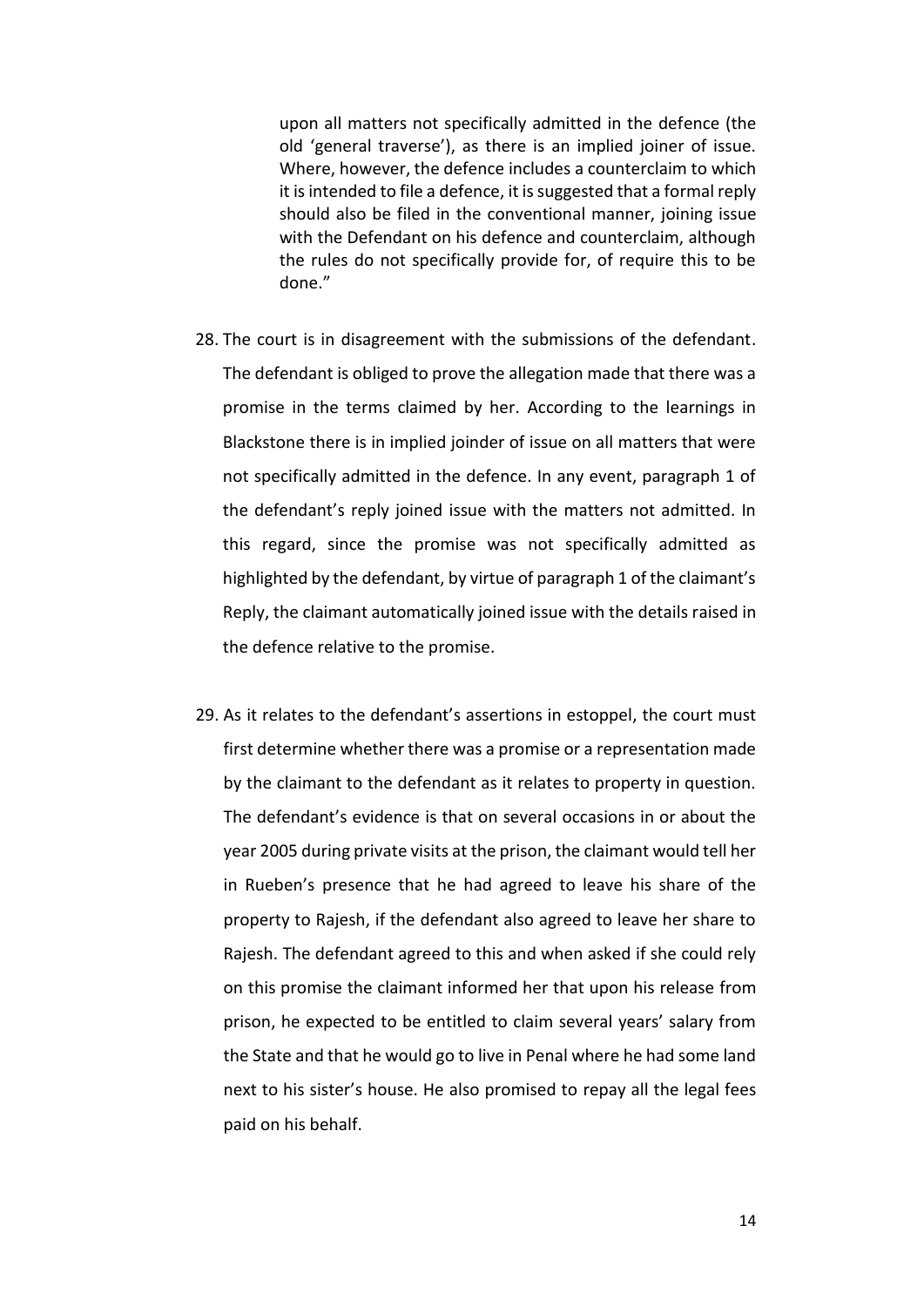- 30. The claimant on the other hand stated that he never promised the defendant or her son Rueben during the year 2005 that he would leave his share of the property to her son Rajesh<sup>6</sup>. The claimant maintained his position under cross examination wherein he affirmed that it was never discussed with him in the presence of Rueben that he would give his share of the property to Rajesh and that he only became aware of these details when the action was filed through the defence.
- 31. In determining the version of the events more likely in light of the evidence, the Court is obliged to check the impression of the evidence of the witnesses on it against the: (1) contemporaneous documents; (2) the pleaded case: and (3) the inherent probability or improbability of the rival contentions<sup>7</sup>.
- 32. The court notes the contents of the claimant's second Pre-Action Protocol Letter dated the 15<sup>th</sup> March 2014 where it states at paragraph 2, "We would again reiterate the contents of the said letter and finally say the property cannot be held whereby only you and your son benefit from same to the exclusion of our client." The 'said letter' referred to is the first Pre-Action Protocol Letter dated the  $5<sup>th</sup>$  February 2014. Therein mention is made of the subject property held jointly between the parties. It then suggests a joint valuation in order to divide the value of the property equally in final settlement of the matter, in default of which, the claimant informed that legal proceedings would be initiated. The second Pre-Action Protocol Letter, seems to support the position that some sort of arrangement was made between the claimant and the defendant where the claimant led the defendant to believe that he surrendered his interest in the property to the defendant and her son.

 $6$  Witness Statement of Ramdath Jokan filed on the  $14<sup>th</sup>$  October 2016 at paragraph 12

<sup>7</sup> *Horace Reid -v -Dowling Charles and Percival Bain* Privy Council Appeal No. 36 of 1897 cited by Rajnauth-Lee J (as she then was) in CV 2006-01661 *Winston Mc Laren -v- Daniel Dickey*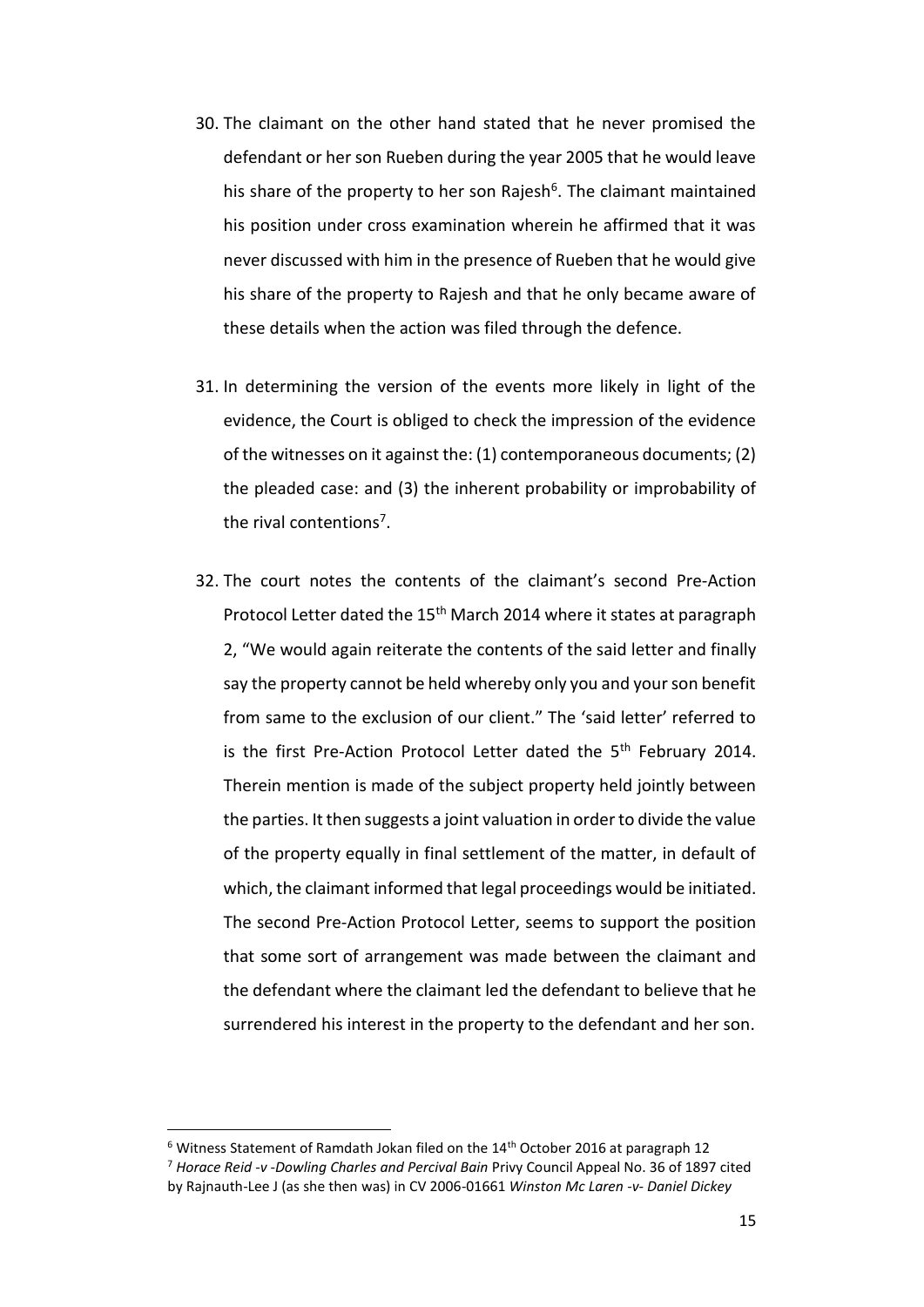- 33. The defendant's evidence is that her son Rajesh and his family lived with her. This is although it was Rueben who paid off the second mortgage secured by the claimant and defendant from Scotia Bank. The fact that out of the defendant's three children, Rajesh lived in the home suggests and supports the defendant's evidence that she and the claimant promised that the property would go to Rajesh.
- 34. Under cross examination the defendant gave evidence indicating that the discussions held between the claimant and herself was that if she gave her share to Rajesh, the claimant would also give his share to same. The court is satisfied that as between the claimant and the defendant this promise was made and it was clear so that each party understood the terms of the promise that they made.
- 35. However, the defendant admitted that she and the claimant never came to a final agreement as to how the promise would be fulfilled. This is evidenced by the fact that neither of them passed their interest the property to Rajesh.
- 36. The promise was sufficiently clear and explicit that neither party could be faulted for relying on it. There was a clear and unequivocal promise to satisfy the requirements under promissory estoppel. There was a clear and unambiguous promise. The promise must have intended to affect the legal relations between the parties as they would no longer own the property jointly, but instead pass their interest to an agreed upon third party. It must have been reasonably expected that both parties could have relied on the promise they made to each other when dealing with the property.
- 37. However, the court does find that there were representations made by claimant to the defendant to the effect that he would give his share to the defendant's son. This conclusion was drawn based not only on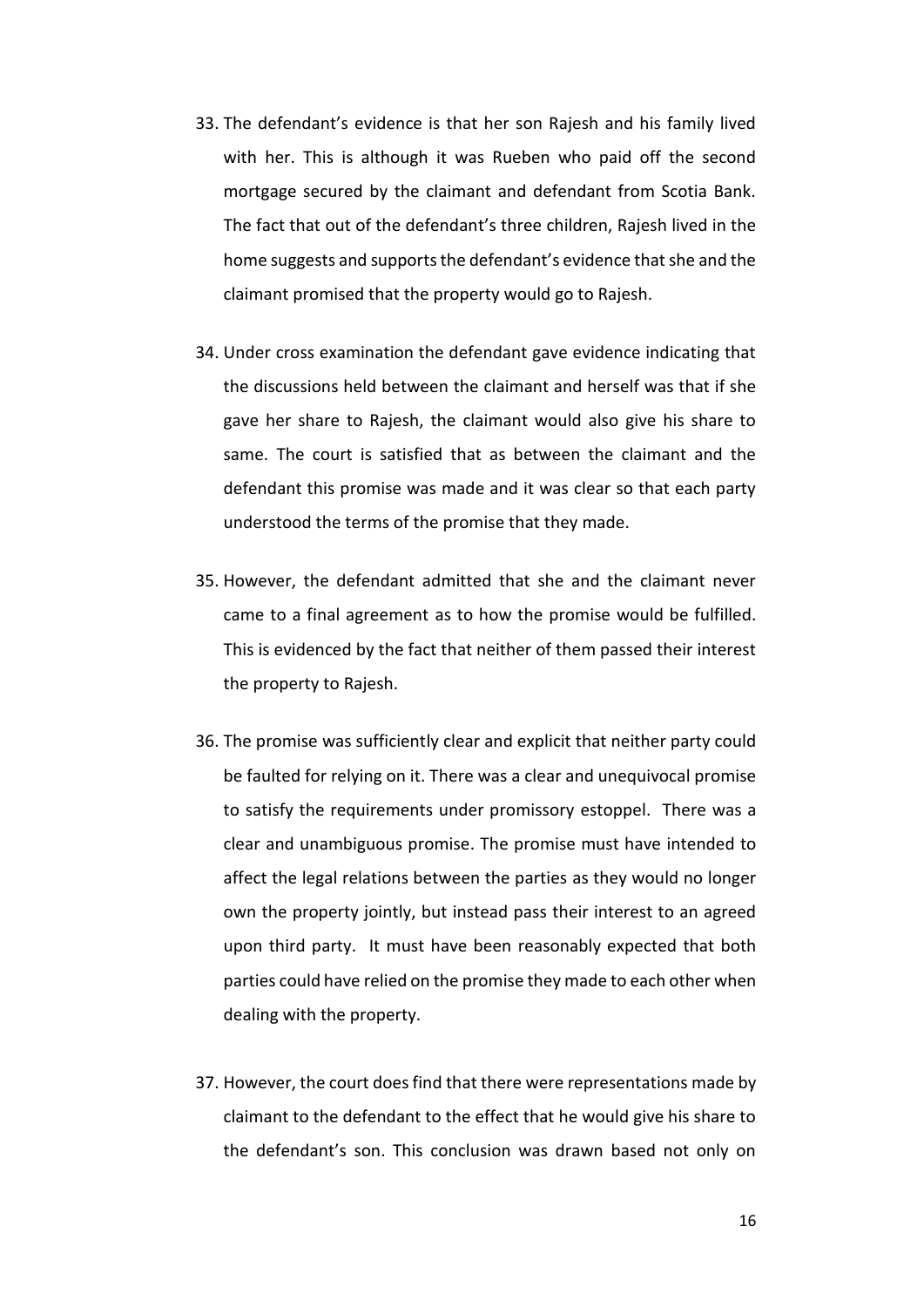defendant's evidence but also from the claimant's own Pre Action Protocol Letters which suggest that some discussions were held between the parties that led the defendant to believe that the claimant would transfer his share to the defendant's son.

- 38. As between the claimant and defendant and the promise made by the claimant to the defendant, they were free to resile. It does not mean however that a resiliation would be without consequence in equity. If it can be proved that a party relied on the promise to their detriment and it would be unconscionable for court to not have regard to the reliance and the detrimental effect, then the court would have such reliance.
- 39. The defendant's evidence is that in reliance on the claimant's agreement to leave his share in the property to Rajesh she spent large sums of money on renovating the property. At times over the years as the renovations were done in part, she would borrow money from her brother amounting to the sum on \$150,000.00 which she has not yet repaid. The defendant avers that during the period 2003 to 2011 she conducted renovations and improvements which she provided details and photographs of in her evidence amounting to approximately \$435,000.00-\$450,000.00. Furthermore, she called the contractor Mr. Cuthburt Lee who performed the renovations on the property as a witness to testify on her behalf.
- 40. It is not passing strange that the defendant would act in that manner. Rajesh was her son and her share would go to him as well as the fact that the claimant was incarcerated. One could see that the defendant would have considered that whatever she did and all the money she spent would go to her son Rajesh as he would eventually own the property.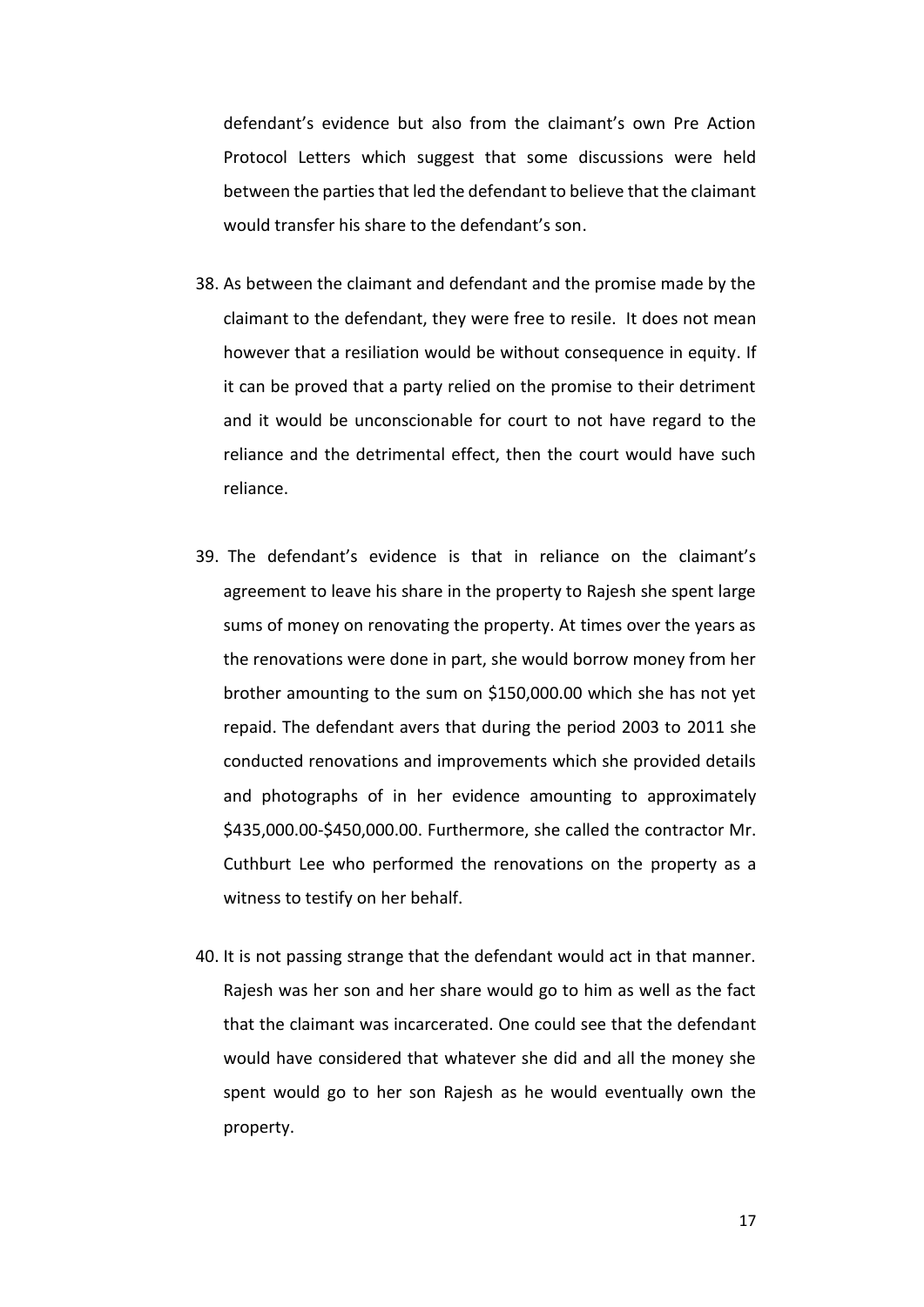- 41. The claimant's evidence on the other hand is that in taking pride in the family home, the claimant on his own before his incarceration in 1999, hired experienced persons to conduct renovations of the pre-existing house. In so doing, tile work in the bathroom, kitchen and living room was performed, cupboards in the kitchen and bedrooms were installed and the outside of the house and all the rooms were painted. The claimant avers that material and labour in this regard amounted to \$28,000.00. Even if this is so, this expenditure was made at a time before the promise was made by him.
- 42. The claimant's denial that the defendant ever spent \$450,000.00 in renovations and additions to the property as those were carried out prior to his incarceration. This does not accord with his means as he described them.
- 43. Before this court are three valuation reports conducted on the property. The first is dated the  $12<sup>th</sup>$  January 2005 where the property was valued as a residential property in the sum of \$210,000.00 prepared by the valuator Mr. Ian Brathwaite of Raymond & Pierre Limited ("2005 Report"). The second valuation report is dated the  $11<sup>th</sup>$ January 2015 where the property was valued at a sum of \$650,000.00 for the existing residential purpose prepared by David Bally for and on behalf of Raymond & Pierre Limited ("2015 Report"). The third valuation report was dated the  $21<sup>st</sup>$  March 2016 valuing the said property at \$660,000.00 for residential purposes by Ronald Heeralal ("2016 Report").
- 44. During the trial the valuator Ian Brathwaite of Raymond & Pierre Limited was summoned to give evidence for the truth of the contents of the 2005 Report. Mr. Ian Brathwaite stated that he prepared the report based on the notes of the field officer who surveyed the property. His evidence was that although he did not see a frame for a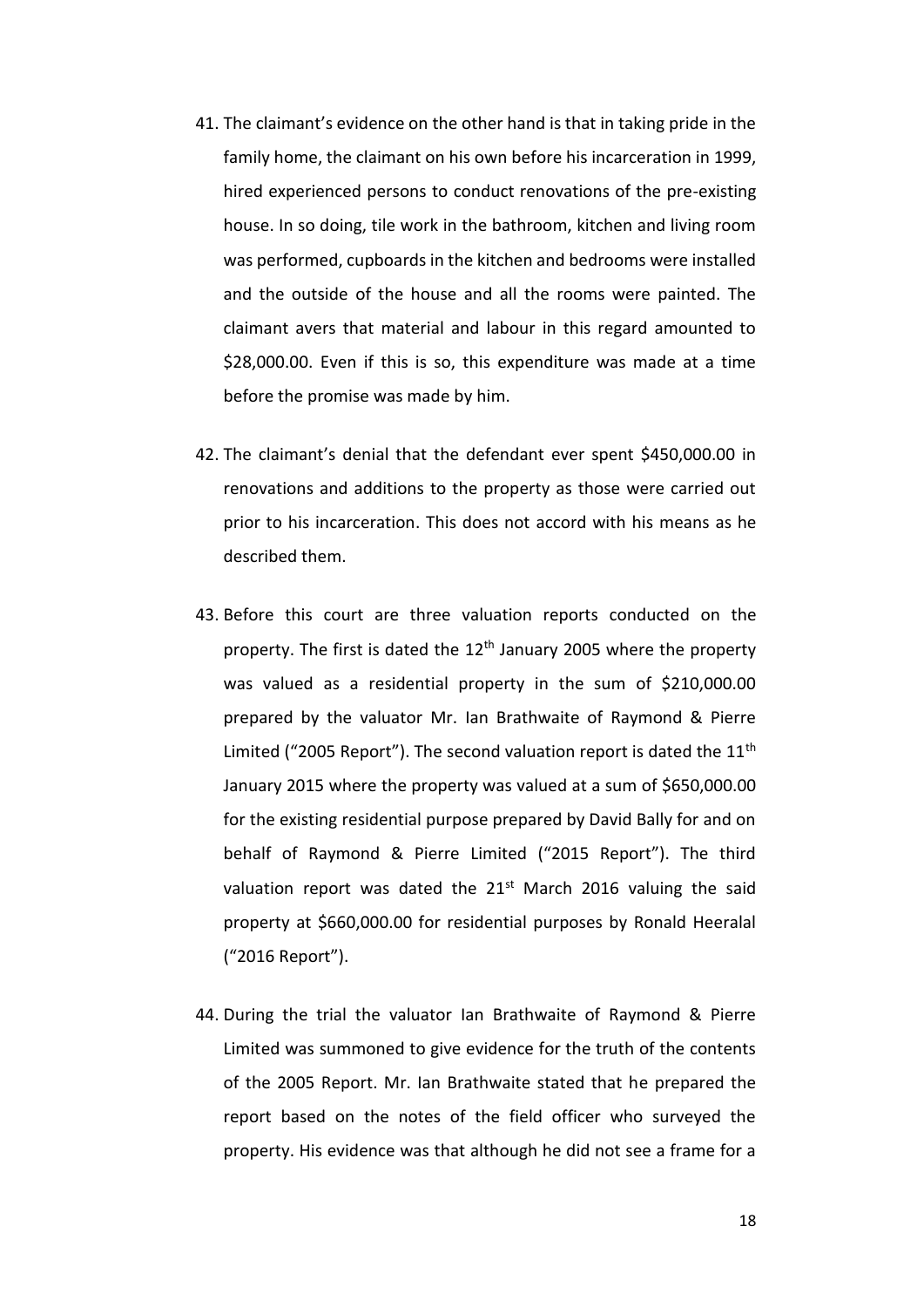tire shop business but a frame for a garage covered in a steel roof, a tire shop business could have been operated by the garage. When asked by counsel for the claimant, he could not say what the rental value for a tire business would be at in 2005 and confirmed that the valuation of the property was done as a residential property.

- 45. The claimant and the defendant purchased the property in 1987 at a cost of \$45,000.00. They then jointly secured a mortgage in the amount of \$140,000.00 which can be assumed was granted based on the value of the property. Both parties agreed that after the property was purchased immediate repairs were done to the property. The claimant's evidence was that he spent \$28,000.00 doing works on the property before his incarceration in 1999. Six years later in 2005 the 2005 Report was conducted which valued the property at \$210,000.00. Therefore, the court is of the view that whatever renovations were done by the claimant on his own accord contributed to the increase in the property's value reflected in the 2005 Report.
- 46. Subsequently, in 2015 the 2015 Report was prepared which valued the property at \$650,000.00. Therefore, within the ten year period of 2005 to 2015 there was an increase in the value of the property in the amount of \$440,000.00. While one would expect that property appreciates, improvements would also have contributed to the large increase in the value of the property.
- 47. The defendant itemized all the works that she did on the property during the periods 2003 to 2011. She corroborated this evidence through the provisions of receipts to support the monies expended and she also called the contractor who performed the works and signed the said receipts as a witness testifying on her behalf that the works to the property were indeed carried out. In support of her case the defendant called her sister Ms. Shara Dowlah whose evidence was that after the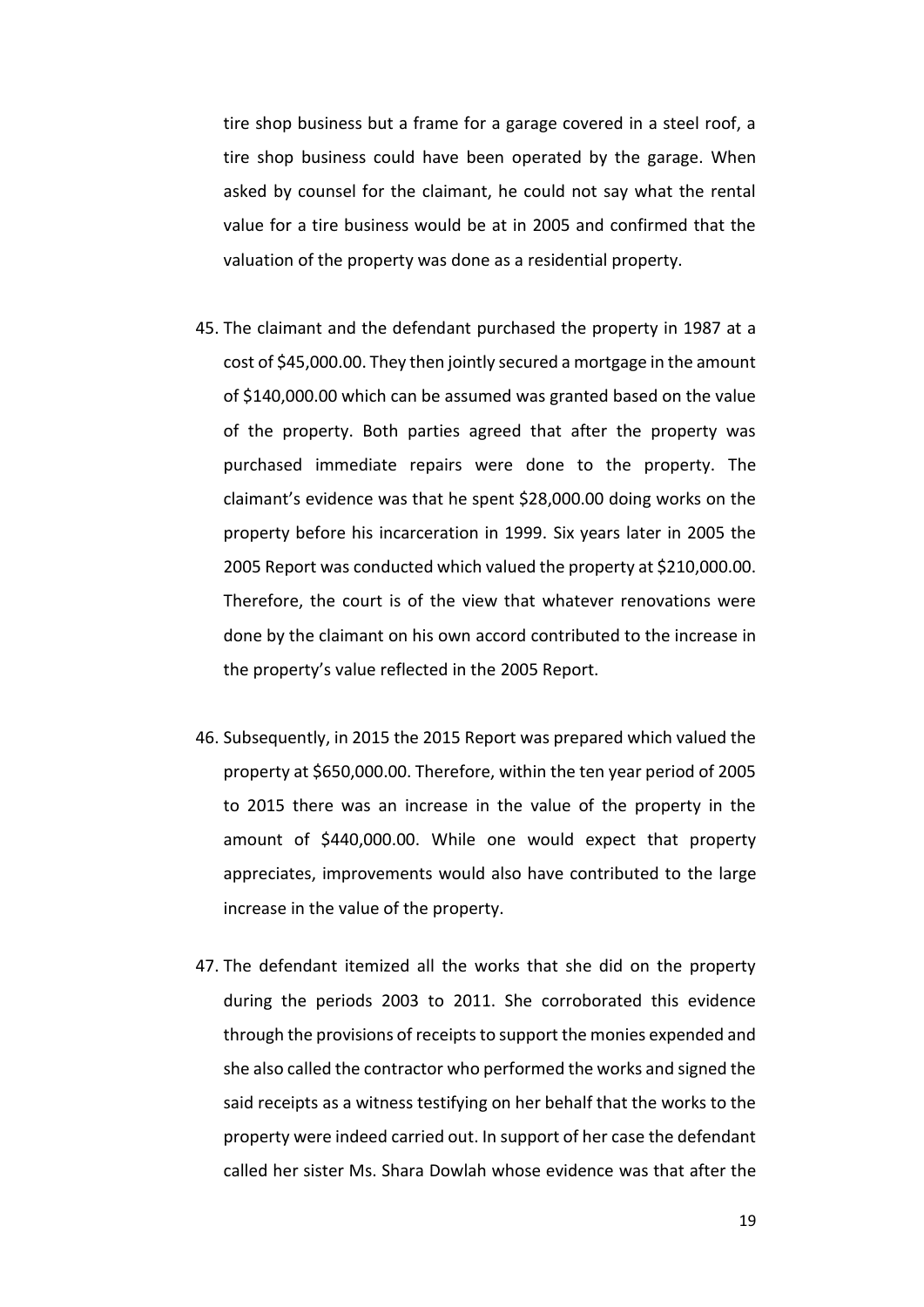claimant's release, when the claimant began visiting Tableland in 2012, he would stop off by Mala's house and her mother's house and would comment to her that the defendant has done a lot of work to improve the house after seeing workmen carrying out work on the property.

- 48. It must be unconscionable for the defendant not to get the benefit of her reliance on the claimant's promise, when it is he who has decided that he would not keep the promise that he made to give his share and interest in the property to Rajesh.
- 49. The claimant submitted, that a substantial portion of the monies were spent by the defendant on the property as a necessity to preserve and protect the property as she was living there and not due to any promise made by the claimant.
- 50. However, not all the works conducted by the defendant was structural in nature to preserve the property. The defendant's evidence through her receipts<sup>8</sup> and contractor is that other works were conducted such as the construction of a new toilet and bathroom in the basement (\$10,000.00); removal of a staircase from the eastern side of the property replacing it with a concrete structure on the western side of the property (\$25,000.00); extension of the house from a 20 x 24 feet structure to a 35 x 35 feet structure; foundation and the installation of concrete posts to accommodate the extension of the house; replacement of wooden front door to glass and aluminium sliding doors (\$5,000.00); replacement of louvre panes to sliding windows; installation of burglar proof (\$9,000.00); replacement of all inside doors and construction and installation of a steel gate at the front of the house (\$11,000.00); installation of floor tiles (\$10,000); replacement of wooden roof with a steel structure (\$78,000); construction and installation of built-in cupboards in the kitchen and bedrooms

<sup>8</sup> Note that some of the receipts were not visible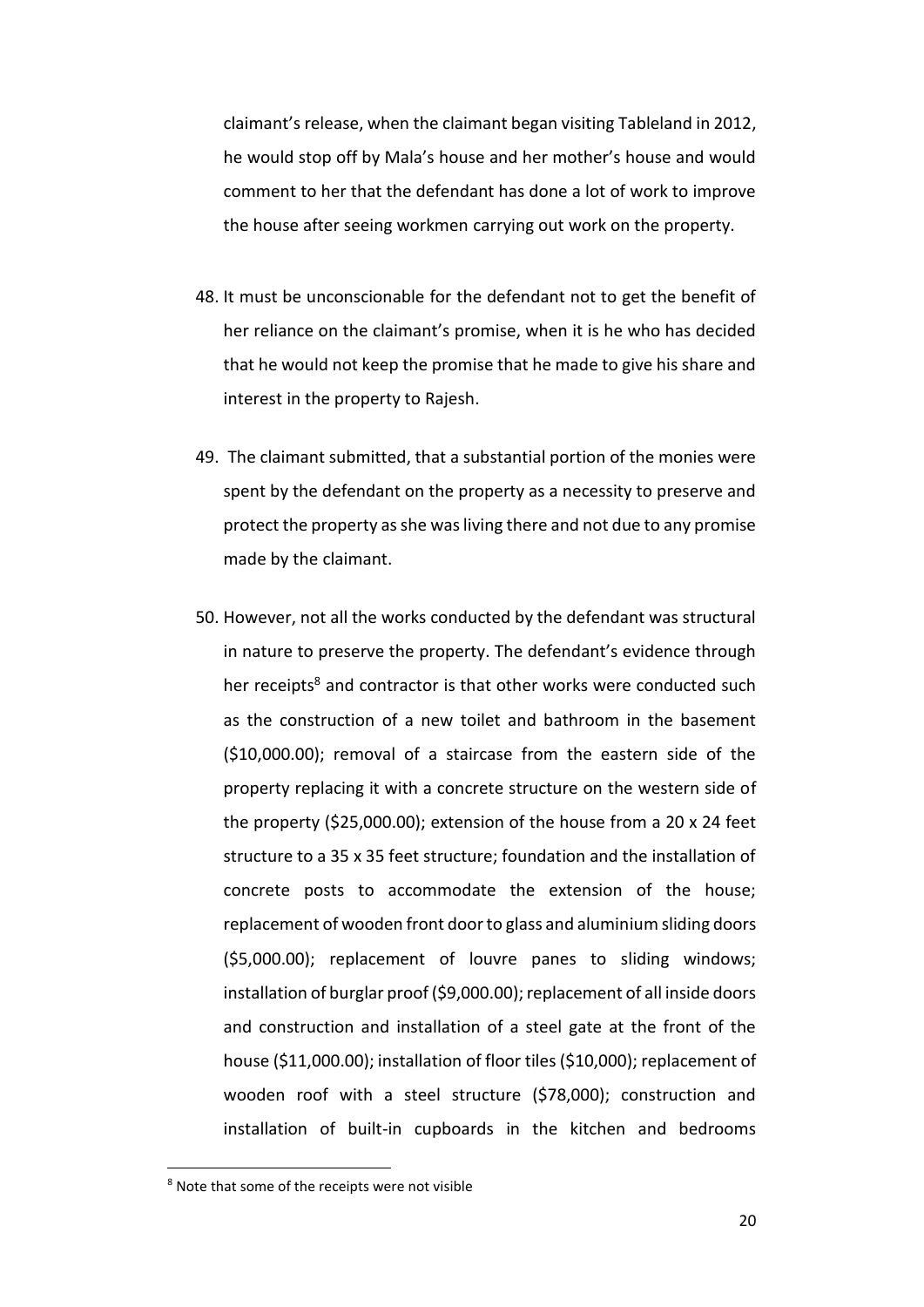(\$22,000.00); and the construction of steel shed at the front of the house (\$30,000.00).

- 51. It can be therefore inferred that she expended the monies on the property for the benefit not only of herself, but being comfortable and confidence that the claimant promised that he would give his interest to Rajesh.
- 52. The claimant was released on the 23<sup>rd</sup> November 2011. The court is satisfied that he knew Rajesh was living on the said property. The claimant waited some three years to write to the defendant and then file his claim approximately three years and seven months after his release from prison.
- 53. By then, he must have known that the defendant had conducted major improvement works on the property.
- 54. He did not enquire about the said works or offer to contribute from the monies he said he would collect from his job. He must have had some interest in how the renovations were financed as, according to him his money went into paying his legal fees. Instead, he allowed the defendant to continue with the ongoing works at the property.
- 55. Therefore, the court concludes that the defendant relied on the claimant's promise that her son Rajesh would be the sole owner. Having expended in excess of \$400,000.00 since the claimant made his promise, it would be unfair for the claimant, having withdrawn the promise, to benefit from increase in value to the property since he made the promise.
- 56. There is no evidence that allows the court to disaggregate the increase in value of the property after 2005 and ascribe some of the increase to the renovation and improvements undertaken by the defendant.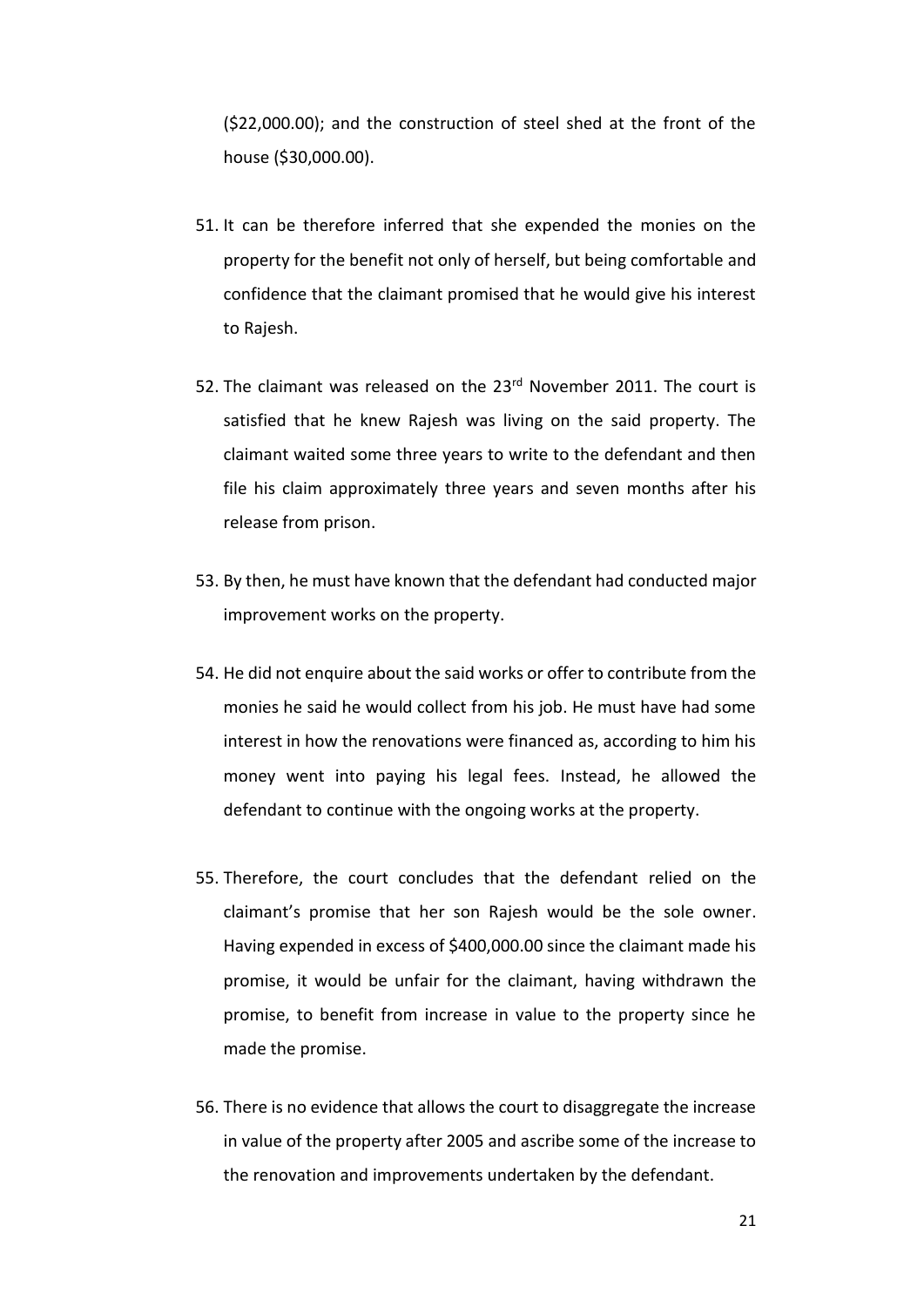- 57. The court finds that it would be an unconscionable disadvantage to the defendant to enforce the rights the claimant had in the property at the current market value. This is the reason for the law of equity and it is the duty of the courts to accommodate such estoppel by the promise to prevent such unfairness between parties.
- 58. Therefore, by virtue of the equitable doctrine of promissory estoppel the court finds that the claimant is entitled to his share or portion of the property as per the 2005 Report. The 2005 Report is contemporaneous with the promise made by the claimant, and all things being equal between the parties, it is from when the claimant expressed that Rajesh should own the property; once both the claimant and defendant transfer their share to him.
- 59. The court made no finding that the defendant is entitled to rely on proprietary estoppel as the discussions between the parties while amounting to a promise that they both understood was not defined sufficiently in form and function as to amount to a representation within the meaning of *Henry v Henry* (supra).
	- E. Whether the defendant expended a substantial sum in renovating the property and paying legal fees for the claimant during his incarceration and whether she is entitled to recover same
- 60. As previously discussed the court is satisfied that the defendant did spend substantial sums on developing and improving the property.
- 61. As it relates to the legal fees the claimant exhibited receipts indicating payments for legal fees from 1998 to 2000. A perusal of the receipts indicate that payments were made both in the name of the claimant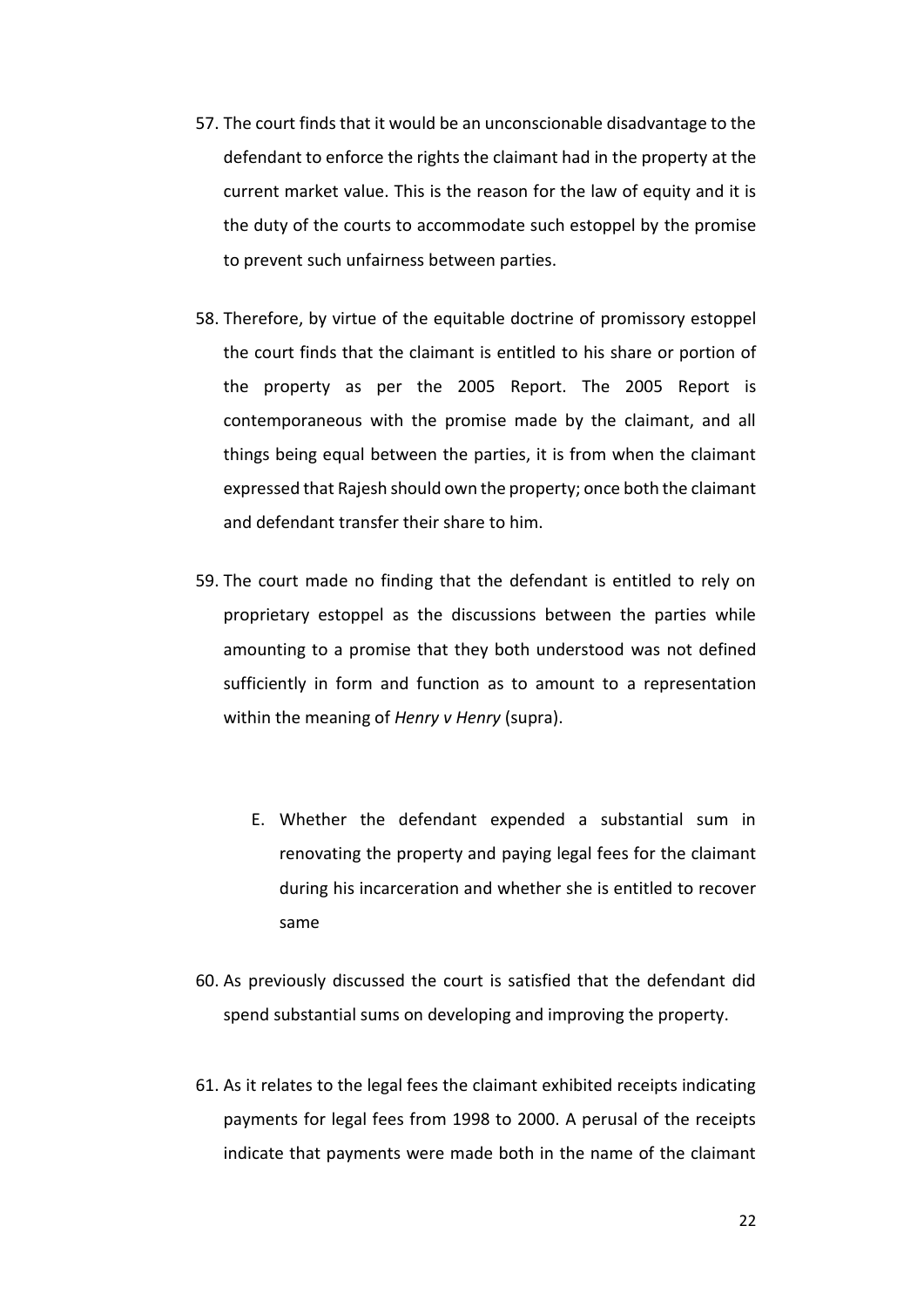and the defendant and there was even a cheque issuing payment from Foreign Wheelers Tyre Centre signed by Rueben Kanhai to E. Roopnarine. A calculation of all the receipts submitted by the claimant amounts to \$67,600.00.

- 62. The claimant maintained in cross examination that he was responsible for paying his legal fees and the monies he used came from his savings. He further stated that the defendant had access to his saving via his bank card and that if she used her money he would pay her back. The claimant also gave evidence in cross examination that his savings amounted to \$40,000.00 because in 1997 there was a new mortgage so his salary was released and his take home was in the vicinity of \$3,000.00 to \$3,500.00. However, contrary to his witness statement evidence<sup>9</sup> the claimant averred that as the first mortgage was not paid off and both mortgages were consolidated, he continued to pay the monthly instalment of \$2,300.00 for the first mortgage and the defendant's son paid the outstanding balance.
- 63. The court had the opportunity of viewing this witness's demeanour under cross examination and found him to be untruthful. Against the witness his also the evidence of his criminal conviction for dishonesty. His conviction also impact his credibility. In any event, the monies earned by the claimant after living expenses were deducted together with his savings would not have been sufficient to cover the legal expenses as exhibited by the receipts.
- 64. The court prefers the defendant's evidence in this regard. After the proceeds of the second mortgage was used to pay off the first mortgage, the defendant used the balance of the second mortgage to contribute towards part of the claimant's legal fees. After the claimant

<sup>9</sup> At paragraph 7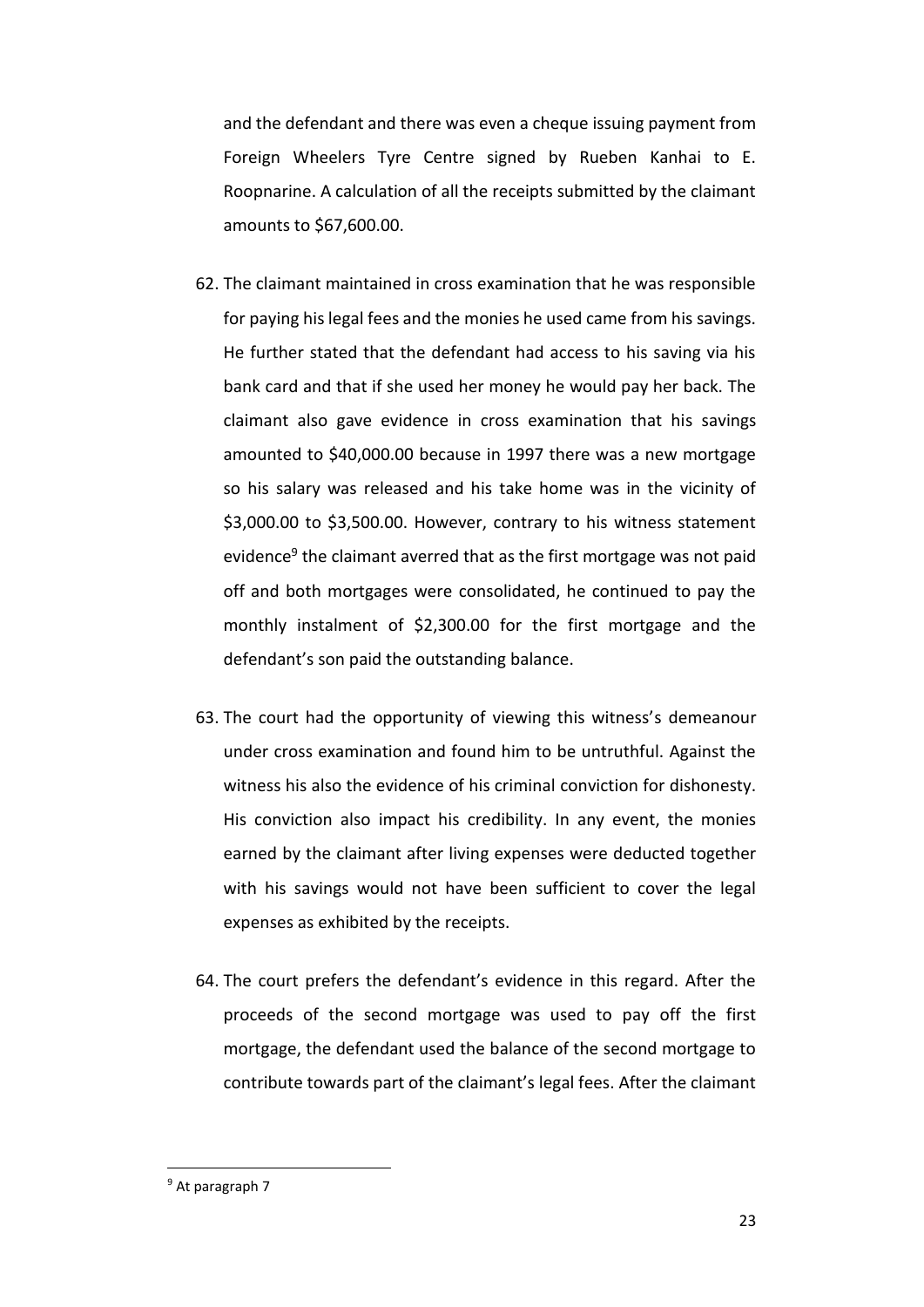was incarcerated he no longer received an income and the repayment of the mortgage was the burden of the defendant and her son.

- 65. However, the even if, as the court finds, the defendant paid some of the claimant's legal fees, and even if, as the court finds the defendant promised to pay or repay the defendant for the legal fees, the court is satisfied that no cause of action can be sustained by the defendant.
- 66. The payment of the claimant's legal fees were done in circumstances when the claimant and defendant lived as husband and wife. They arranged as a family, how the bills were to be shared and how they were to be paid. The payment of the legal fees was undertaken as a family expense and it is not recoverable from either party. The payment of the claimant's legal fees, in the court view, is no different to the defendant's payments of the claimant's maintenance obligations to his biological children he shared with his ex-wife. The defendant cannot expect to recover those payments that she undertook as a family expense, similarly she cannot recover any legal fees that she paid during her family relationship with the claimant.
- 67. As to the defendant's entitlement to the sums expended on the renovations of the property was an alternative claim, in the event that her claim in estoppel failed. The defendant succeeded in proving promissory estoppel such that no detriment shall befall her for relying on the claimant's promise. Therefore, the alternative claim ought to be dismissed.

#### **Disposition**

68. It is hereby ordered that there be judgment for the claimant against the defendant as follows: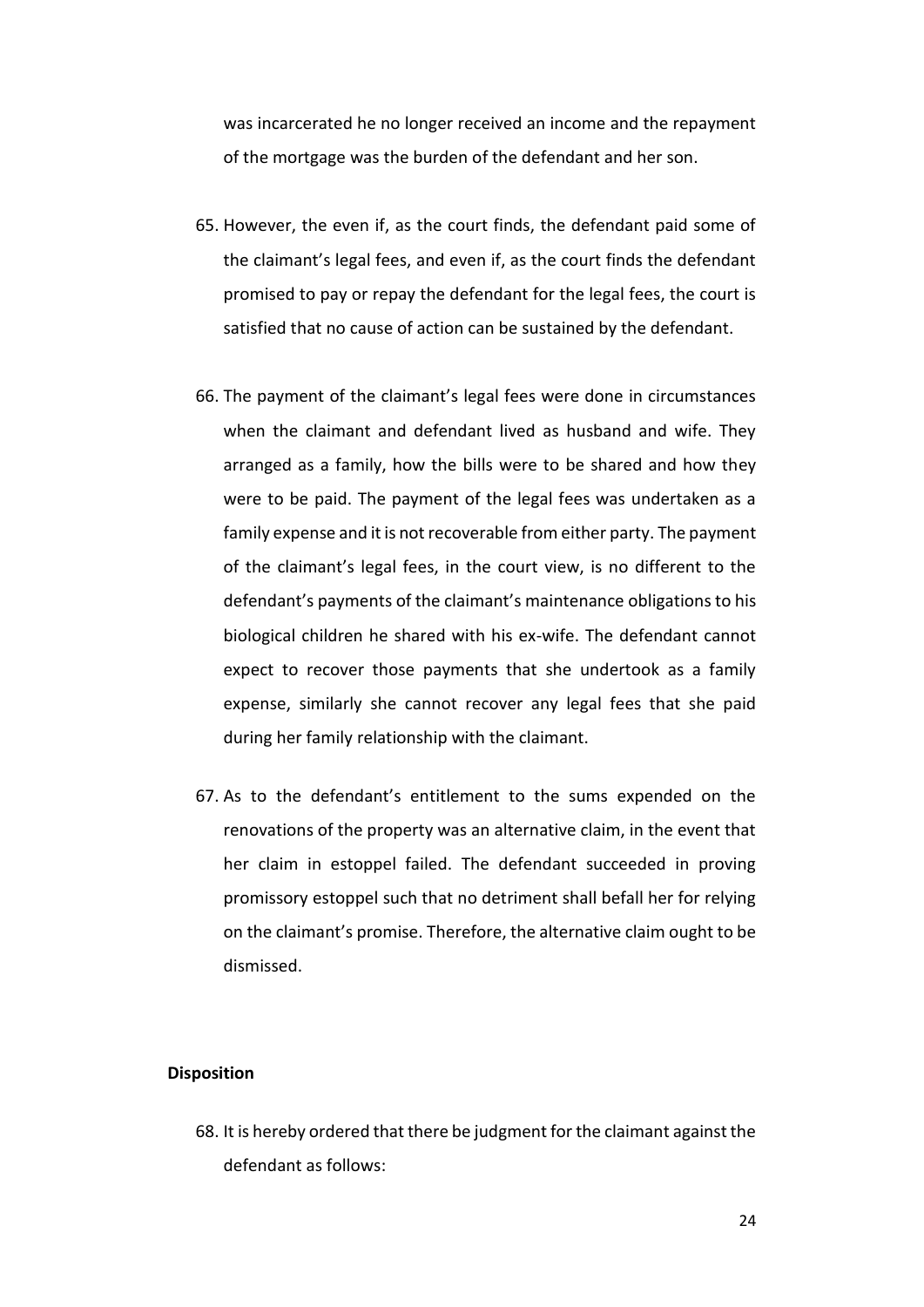- A. the claimant is entitled to  $\frac{1}{2}$  share the said property registered DE198800230011, as determined by the 2005 valuation report. The said ½ share being the sum of \$105,000.00;
- B. the defendant shall pay to the claimant the sum of \$105,000.00 within a reasonable time or no more than 6 months from the date of this order;
- C. if the defendant's fails to pay the claimant for his share and value of the property in keeping with this order, the court be at liberty to order a sale of the property and out of the proceeds of said sale the claimant shall recover his interest in the sum of \$105,000.00;
- D. at the time of payment of the sums from the defendant to the claimant representing the claimant's share and value of the said property, the claimant shall transfer his share and interest in the said property to the defendant or whoever she nominates;
- E. if the defendant pays the claimant for his share and interest in the property in the sum of \$105,000.00 and claimant refuses or fails to transfer his share and interest in the property to the defendant, the court shall be at liberty to direct the Registrar of the Supreme Court to act in place of the claimant to effect the legal transfer of the claimant's share and interest in the said property registered DE198800230011 to the defendant;
- F. the defendant shall cover all legal fees and costs associated with the claimant's transfer of his share and interest in the said property registered DE198800230011 to the defendant;
- G. the claimant being partly successful on the claim each party to bear their own costs; and
- H. the defendant's counterclaim is dismissed. On the counterclaim the defendant shall pay the claimant's costs in the sum of \$14,000.00